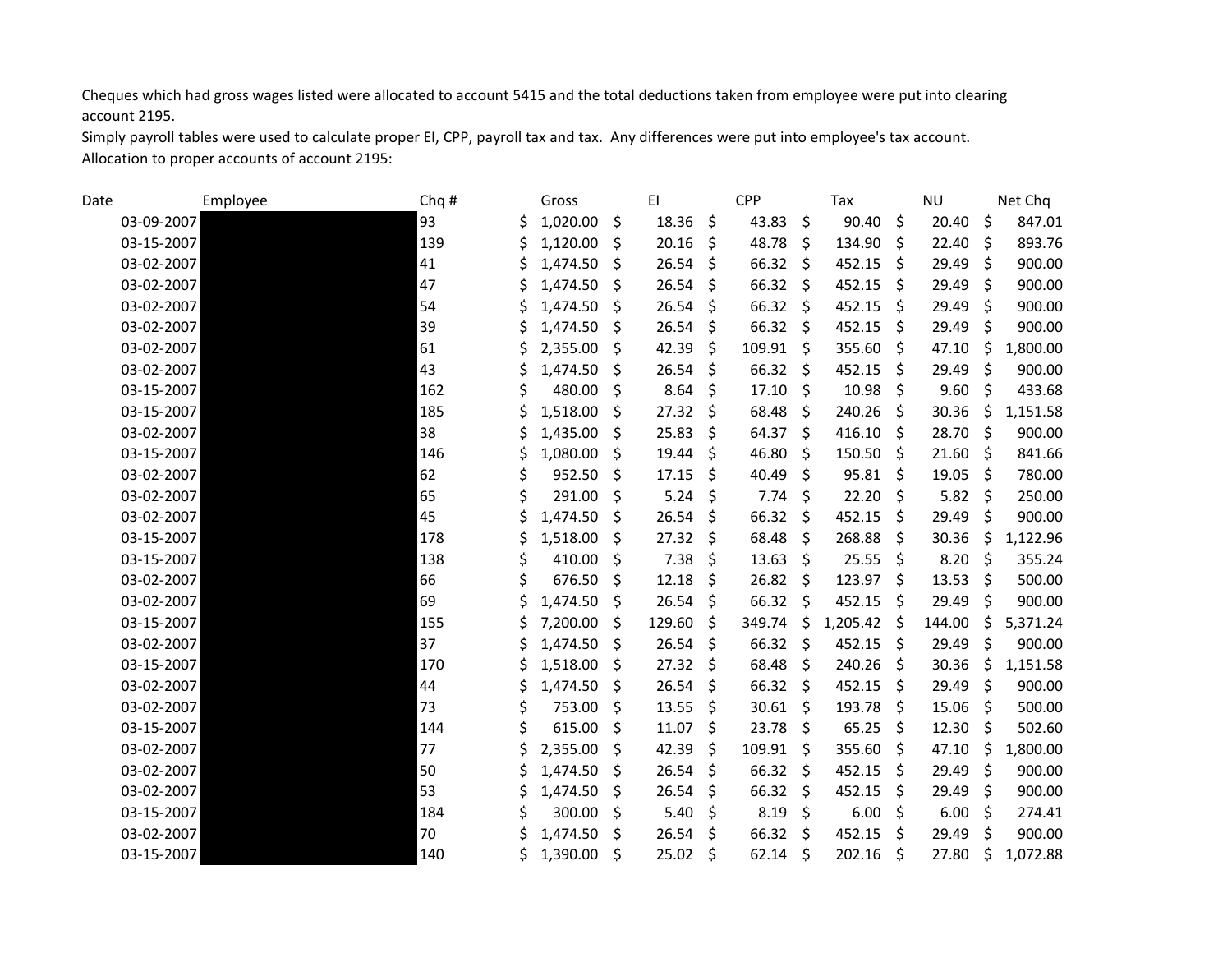| 03-02-2007 | 49  | \$ | 952.50   | \$ | 17.15 | \$           | 40.49  | \$  | 175.81 | \$           | 19.05 | \$           | 700.00   |
|------------|-----|----|----------|----|-------|--------------|--------|-----|--------|--------------|-------|--------------|----------|
| 03-02-2007 | 82  |    | 3,345.00 | Ŝ  | 60.21 | <sub>S</sub> | 158.91 | -\$ | 613.98 | S.           | 66.90 | S            | 2,445.00 |
| 03-02-2007 | 46  |    | 1,474.50 | S  | 26.54 | -\$          | 66.32  | \$  | 452.15 | S            | 29.49 | \$           | 900.00   |
| 03-02-2007 | 67  |    | 952.50   | S  | 17.15 | S            | 40.49  | -\$ | 145.81 | S            | 19.05 | S            | 730.00   |
| 03-02-2007 | 80  |    | 1,474.50 | S  | 26.54 | \$           | 66.32  | -\$ | 452.15 | S            | 29.49 | S            | 900.00   |
| 03-02-2007 | 71  |    | 1,474.50 | S  | 26.54 | \$.          | 66.32  | S.  | 452.15 | S.           | 29.49 | S.           | 900.00   |
| 03-15-2007 | 173 |    | 1,518.00 | S  | 27.32 | \$.          | 68.48  | -\$ | 240.26 | S            | 30.36 | S            | 1,151.58 |
| 03-02-2007 | 68  |    | 1,474.50 | S  | 26.54 | \$           | 66.32  | \$  | 452.15 | S            | 29.49 | \$           | 900.00   |
| 03-02-2007 | 55  |    | 445.50   | S  | 8.01  | S            | 15.36  | S.  | 43.22  | S            | 8.91  | S            | 370.00   |
| 03-02-2007 | 48  |    | 1,387.50 | S  | 24.98 | \$           | 62.02  | \$  | 372.75 | S.           | 27.75 | Ś            | 900.00   |
| 03-02-2007 | 57  | S  | 952.50   | S  | 17.15 | \$           | 40.49  | Ŝ.  | 85.81  | S            | 19.05 | S            | 790.00   |
| 03-02-2007 | 58  |    | 1,474.50 | S  | 26.54 | \$           | 66.32  | \$  | 452.15 | S            | 29.49 | \$           | 900.00   |
| 03-15-2007 | 171 |    | 1,518.00 | S  | 27.32 | \$           | 68.48  | \$  | 240.26 | S            | 30.36 | S            | 1,151.58 |
| 03-02-2007 | 76  |    | 576.00   | S  | 10.37 | \$           | 21.85  | S.  | 102.26 | S            | 11.52 | \$           | 430.00   |
| 03-15-2007 | 161 |    | 1,216.00 | S  | 21.89 | \$           | 53.53  | -\$ | 494.39 | S            | 24.32 | S            | 621.87   |
| 03-09-2007 | 92  |    | 1,230.00 | S  | 22.14 | \$           | 54.22  | -\$ | 123.60 | S            | 24.60 | S            | 1,005.44 |
| 03-02-2007 | 64  |    | 1,126.00 | S  | 20.27 | \$.          | 49.07  | -\$ | 134.14 | S.           | 22.52 | Ŝ            | 900.00   |
| 03-15-2007 | 169 |    | 1,318.47 | S  | 23.73 | \$           | 58.60  | \$  | 291.26 | S            | 26.37 | \$           | 918.51   |
| 03-02-2007 | 42  |    | 1,474.50 | S  | 26.54 | <sub>S</sub> | 66.32  | -Ŝ  | 452.15 | S.           | 29.49 | <sup>S</sup> | 900.00   |
| 03-02-2007 | 56  |    | 1,474.50 | S  | 26.54 | \$.          | 66.32  | -\$ | 452.15 | S            | 29.49 | \$           | 900.00   |
| 03-15-2007 | 172 |    | 2,480.00 | S  | 44.64 | S            | 116.10 | -\$ | 379.12 | <sup>S</sup> | 49.60 | S            | 1,890.54 |
| 03-02-2007 | 78  |    | 1,050.00 | S  | 18.90 | \$.          | 45.31  | -\$ | 164.79 | S            | 21.00 | S            | 800.00   |
| 03-02-2007 | 60  |    | 1,305.00 | S  | 23.49 | \$           | 57.93  | \$  | 297.48 | S            | 26.10 | Ś            | 900.00   |
| 03-15-2007 | 163 |    | 1,518.00 | S  | 27.32 | <sub>S</sub> | 68.48  | Ŝ.  | 240.26 | S            | 30.36 | Ś            | 1,151.58 |
| 03-02-2007 | 40  |    | 1,474.50 | \$ | 26.54 | \$           | 66.32  | \$  | 452.15 | S            | 29.49 | \$           | 900.00   |
| 03-02-2007 | 72  |    | 1,474.50 | S  | 26.54 | <sub>S</sub> | 66.32  | S   | 452.15 | S            | 29.49 | S            | 900.00   |
| 03-15-2007 | 174 |    | 1,350.00 | Ś  | 24.30 | Ŝ            | 60.16  | Ŝ   | 202.36 | Ś            | 27.00 |              | 1,036.18 |

## **TOTALS \$ 82,192.47 \$ 1,479.44 \$ 3,681.97 \$ 18,046.33 \$ 1,643.85 \$ 57,340.88**

**\$ 24,851.59 account 2195**

Allocation of account 2195:

Employee Employer Total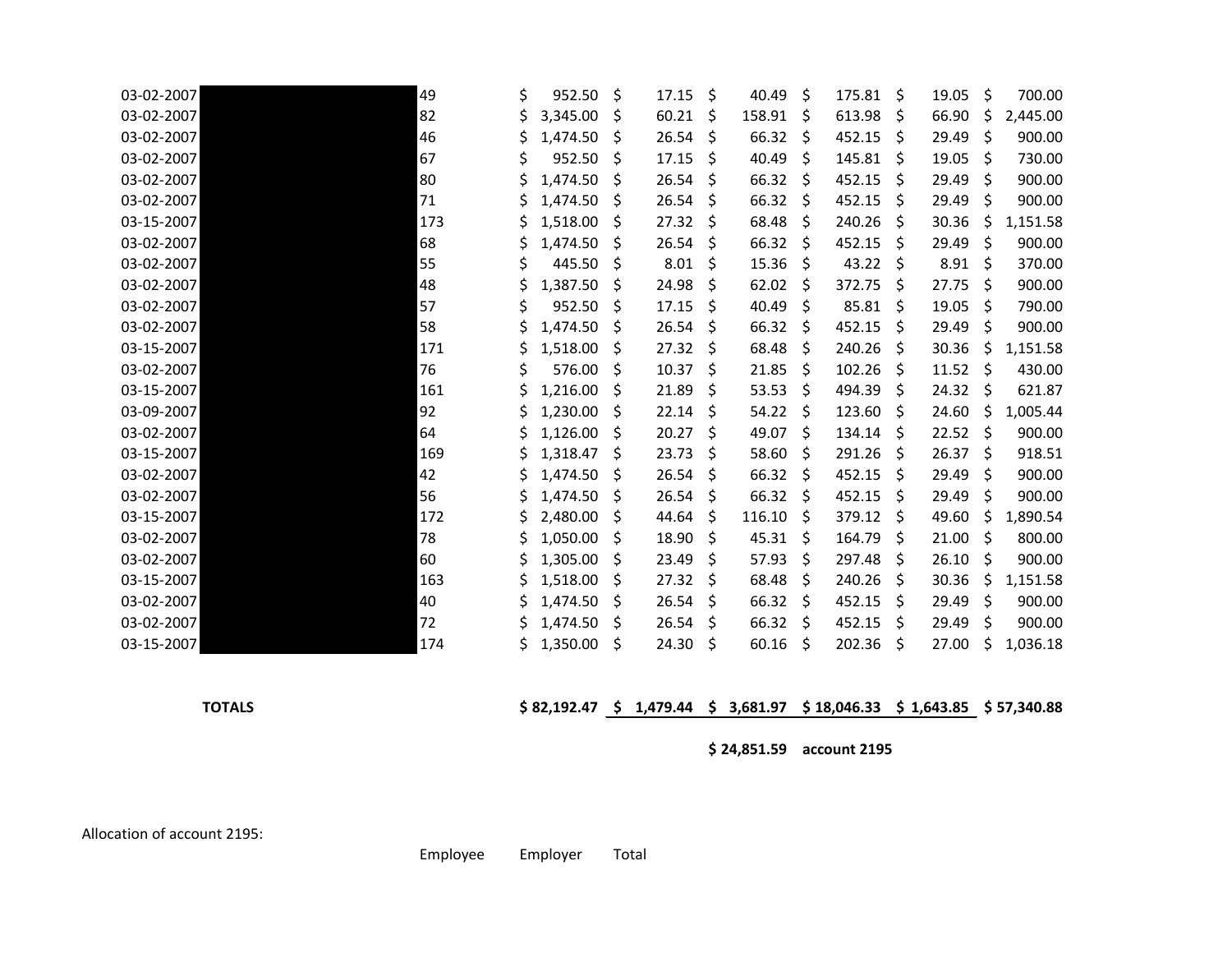| EL.         |  | $$1,479.44 \t$2,071.22 \t$3,550.66$   |
|-------------|--|---------------------------------------|
| <b>CPP</b>  |  | $$3,681.97$ $$3,681.97$ $$7,363.94$   |
| Tax         |  | $$18,046.33$ \$ $$18,046.33$          |
| Payroll Tax |  | $$1,643.85$ \$ $$1,643.85$            |
|             |  | $$24,851.59$ $$5,753.19$ $$30,604.78$ |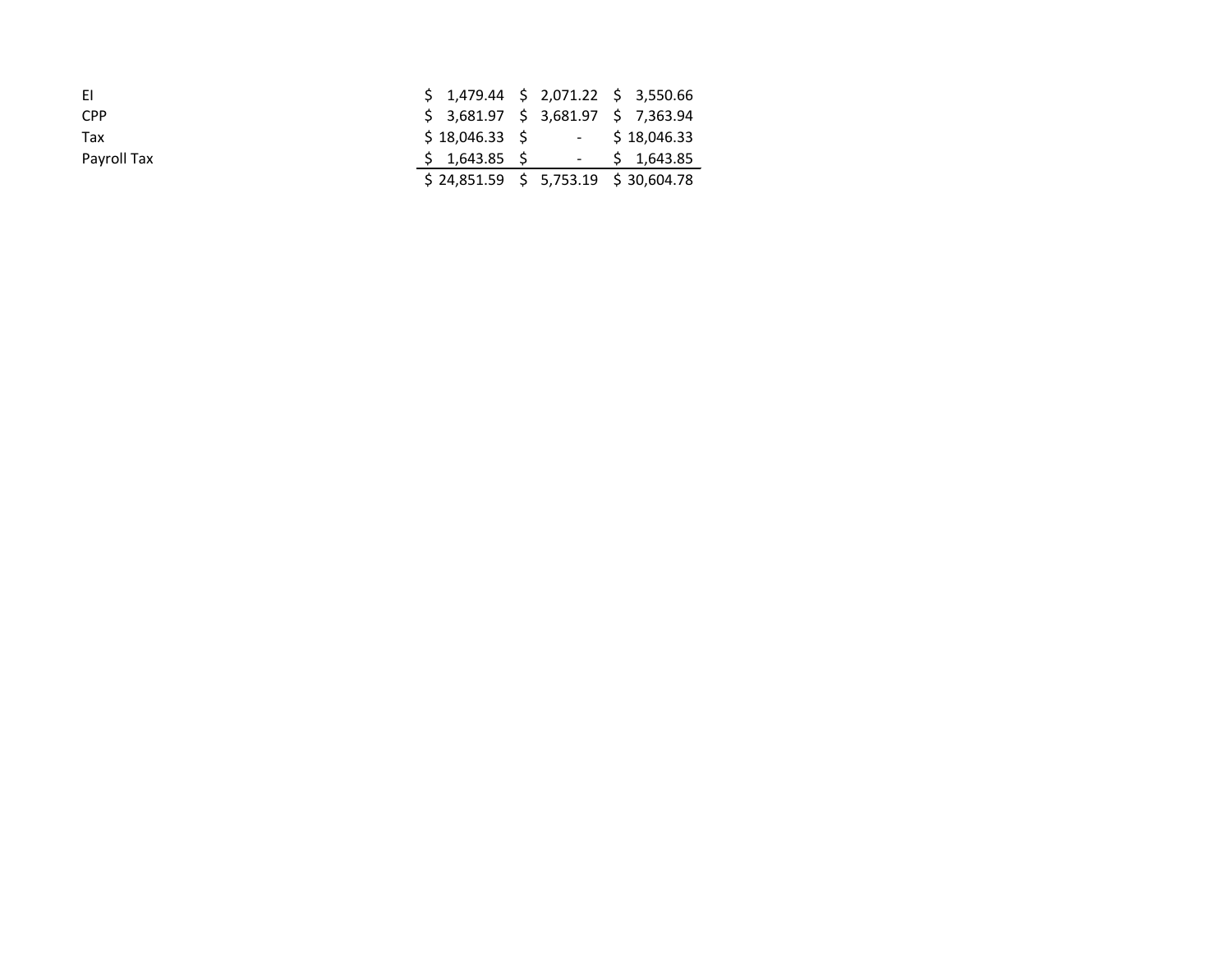Cheques which had no gross wages were put into clearing account 5430 . Simply payroll was used to calculate gross, CPP, EI, payroll tax and tax. Any differences were put into employee's tax account. Allocation to proper accounts of account 2430:

| Date       | Employee | Chq # |    | Gross    |              | EI    |     | <b>CPP</b> |     | <b>TAX</b> |         | <b>NU</b> | Net Chq        |
|------------|----------|-------|----|----------|--------------|-------|-----|------------|-----|------------|---------|-----------|----------------|
| 03-29-2007 |          | 247   | \$ | 1,210.00 | \$           | 21.78 | \$  | 53.23      | \$  | 135.33     | \$      | 24.20     | \$<br>975.46   |
| 03-09-2007 |          | 101   | \$ | 310.00   | \$           | 5.58  | \$  | 8.68       | \$  | 1.28       | \$      | 6.20      | \$<br>288.26   |
| 03-15-2007 |          | 154   | \$ | 1,065.00 | \$.          | 19.17 | \$  | 46.05      | \$  | 110.04     | \$      | 21.30     | \$<br>868.44   |
| 03-29-2007 |          | 202   | Ś  | 2,075.00 | \$           | 37.35 | \$  | 96.05      | \$  | 361.92     | $\zeta$ | 41.50     | \$<br>1,538.18 |
| 03-09-2007 |          | 115   | \$ | 310.00   | \$.          | 5.58  | \$  | 8.68       | \$  | 1.28       | -\$     | 6.20      | \$<br>288.26   |
| 03-15-2007 |          | 166   | \$ | 1,455.00 | -\$          | 26.19 | \$  | 65.36      | \$  | 182.77     | \$      | 29.10     | \$<br>1,151.58 |
| 03-29-2007 |          | 235   | \$ | 1,935.00 | \$           | 34.83 | \$  | 89.12      | Ŝ.  | 319.30     | \$      | 38.70     | \$<br>1,453.05 |
| 03-09-2007 |          | 110   | \$ | 310.00   | S            | 5.58  | \$  | 8.68       | \$  | 1.28       | Ŝ.      | 6.20      | \$<br>288.26   |
| 03-15-2007 |          | 177   | \$ | 850.00   | Ŝ.           | 15.30 | \$  | 35.41      | \$. | 71.03      | \$      | 17.00     | \$<br>711.26   |
| 03-09-2007 |          | 99    | \$ | 310.00   | \$           | 5.58  | \$  | 8.68       | \$  | 1.28       | \$      | 6.20      | \$<br>288.26   |
| 03-15-2007 |          | 176   |    | 1,455.00 | \$           | 26.19 | \$  | 65.36      | \$  | 182.77     | Ŝ.      | 29.10     | \$<br>1,151.58 |
| 03-29-2007 |          | 243   | \$ | 1,040.00 | \$           | 18.72 | \$  | 44.82      | Ŝ.  | 106.32     | \$      | 20.80     | \$<br>849.34   |
| 03-15-2007 |          | 165   | Ś  | 2,655.00 | <sub>S</sub> | 47.49 | \$  | 124.76     | Ś   | 529.82     | \$      | 53.10     | \$<br>1,899.83 |
| 03-29-2007 |          | 232   | \$ | 1,865.00 | <sub>S</sub> | 33.57 | \$  | 85.65      | \$  | 299.86     | -\$     | 37.30     | \$<br>1,408.62 |
| 03-29-2007 |          | 216   | \$ | 1,640.00 | \$           | 29.52 | \$  | 74.52      | \$. | 235.42     | -\$     | 32.80     | \$<br>1,267.74 |
| 03-09-2007 |          | 103   | \$ | 310.00   | Ŝ.           | 5.58  | \$  | 8.68       | \$  | 1.28       | \$      | 6.20      | \$<br>288.26   |
| 03-29-2007 |          | 203   |    | 2,785.00 | \$.          | 50.13 | \$  | 131.19     | \$  | 568.36     | \$      | 55.70     | \$<br>1,979.62 |
| 03-12-2007 |          | 124   | \$ | 280.00   | \$           | 5.04  | \$  | 7.20       | \$  | 3.91       | \$      | 5.60      | \$<br>258.25   |
| 03-29-2007 |          | 227   | \$ | 4,445.00 | \$           | 80.01 | \$  | 213.36     | \$  | 1,142.67   | \$      | 88.90     | \$<br>2,920.06 |
| 03-15-2007 |          | 142   |    | 4,475.00 | S            | 83.68 | \$. | 214.85     | \$  | 1,163.61   | S       | 89.50     | \$<br>2,923.36 |
| 03-12-2007 |          | 128   | \$ | 17.75    | \$           | 0.32  | \$  |            | \$  | 0.21       | \$      | 0.36      | \$<br>16.86    |
| 03-15-2007 |          | 153   | \$ | 1,245.00 | \$           | 22.41 | \$  | 54.96      | \$  | 144.51     | Ŝ.      | 24.90     | \$<br>998.22   |
| 03-29-2007 |          | 222   | \$ | 740.00   | -\$          | 13.32 | \$  | 29.97      | \$  | 52.52      | \$      | 14.80     | \$<br>629.39   |
| 03-29-2007 |          | 210   | \$ | 485.00   | \$           | 8.73  | \$  | 17.34      | \$  | 5.58       | \$      | 9.70      | \$<br>443.65   |
| 03-09-2007 |          | 95    | \$ | 310.00   | S            | 5.58  | \$  | 8.68       | \$  | 1.28       | Ŝ.      | 6.20      | \$<br>288.26   |
| 03-10-2007 |          | 121   | \$ | 1,460.00 | \$           | 26.28 | \$  | 65.61      | \$. | 184.39     | \$      | 29.20     | \$<br>1,154.52 |
| 03-29-2007 |          | 220   | \$ | 1,225.00 | \$           | 22.05 | \$  | 53.97      | \$  | 139.10     | \$      | 24.50     | \$<br>985.38   |
| 03-29-2007 |          | 246   | \$ | 1,570.00 | \$.          | 28.26 | \$  | 71.05      | \$  | 215.64     | Ŝ.      | 31.40     | \$<br>1,223.65 |
| 03-13-2007 |          | 133   | \$ | 905.00   | \$           | 16.29 | \$  | 38.13      | \$  | 81.49      | Ŝ.      | 18.10     | \$<br>750.99   |
| 03-29-2007 |          | 233   |    | 1,260.00 | \$           | 22.68 | \$  | 55.71      | \$  | 144.36     | \$      | 25.20     | \$<br>1,012.05 |
| 03-09-2007 |          | 107   | \$ | 310.00   | \$           | 5.58  | \$  | 8.68       | \$  | 1.28       | $\zeta$ | 6.20      | \$<br>288.26   |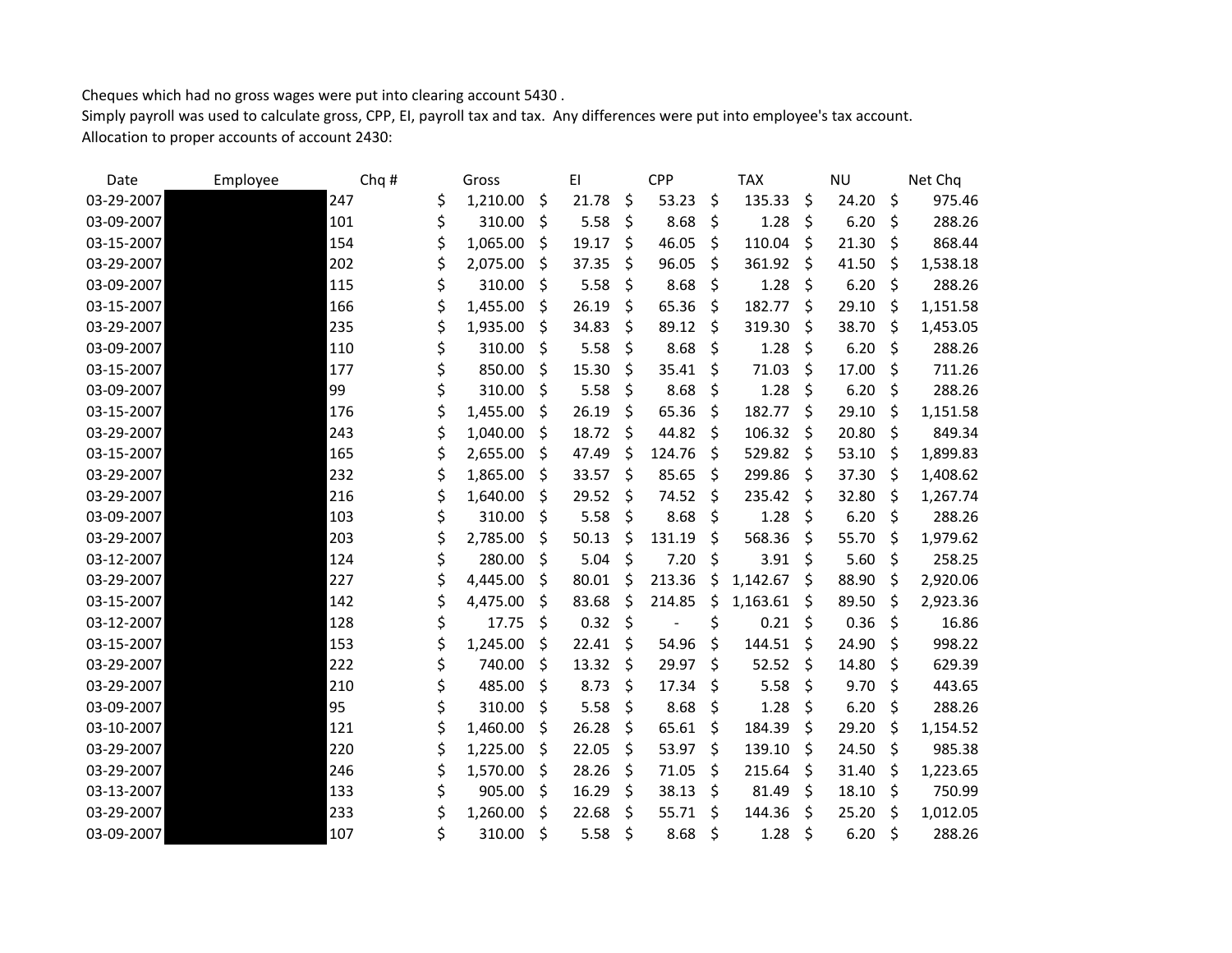| 03-15-2007 | 186 | \$ | 1,455.00 | \$      | 26.19  | \$      | 65.36                    | \$<br>182.77                   | \$      | 29.10  | \$      | 1,151.58 |
|------------|-----|----|----------|---------|--------|---------|--------------------------|--------------------------------|---------|--------|---------|----------|
| 03-29-2007 | 239 | \$ | 1,040.00 | \$      | 18.72  | \$      | 44.82                    | \$<br>106.32                   | \$      | 20.80  | \$      | 849.34   |
| 03-30-2007 | 250 | \$ | 5,870.00 | \$      | 105.66 | \$      | 283.90                   | \$<br>1,708.02                 | \$      | 117.40 | \$      | 3,655.02 |
| 03-09-2007 | 98  | \$ | 310.00   | \$      | 5.58   | \$      | 8.68                     | \$<br>1.28                     | \$      | 6.20   | \$      | 288.26   |
| 03-31-2007 | 255 | \$ | 1,650.00 | \$      | 29.70  | \$      | 75.01                    | \$<br>238.76                   | \$      | 33.00  | \$      | 1,273.53 |
| 03-09-2007 | 112 | \$ | 310.00   | \$      | 5.58   | \$      | 8.68                     | \$<br>1.28                     | \$      | 6.20   | \$      | 288.26   |
| 03-15-2007 | 159 | \$ | 1,045.00 | \$      | 18.81  | \$      | 45.06                    | \$<br>106.11                   | \$      | 20.90  | \$      | 854.12   |
| 03-12-2007 | 127 | \$ | 155.00   | \$      | 2.79   | \$      | 1.01                     | \$<br>0.91                     | \$      | 3.10   | \$      | 147.19   |
| 03-15-2007 | 148 | \$ | 3,265.00 | \$      | 61.06  | \$      | 154.95                   | \$<br>737.97                   | $\zeta$ | 65.30  | $\zeta$ | 2,245.72 |
| 03-29-2007 | 211 | \$ | 2,640.00 | \$      | 47.52  | \$      | 124.02                   | \$<br>526.01                   | \$      | 52.80  | \$      | 1,889.65 |
| 03-29-2007 | 245 | \$ | 1,110.00 | \$      | 19.98  | \$      | 48.28                    | \$<br>118.34                   | \$      | 22.20  | \$      | 901.20   |
| 03-15-2007 | 137 | \$ | 1,760.00 | \$      | 31.68  | \$      | 80.46                    | \$<br>269.31                   | \$      | 35.20  | $\zeta$ | 1,343.35 |
| 03-29-2007 | 208 | \$ | 2,640.00 | \$      | 47.52  | \$      | 124.02                   | \$<br>523.68                   | \$      | 52.80  | $\zeta$ | 1,891.98 |
| 03-15-2007 | 175 | \$ | 2,655.00 | \$      | 47.79  | \$      | 124.76                   | \$<br>529.52                   | \$      | 53.10  | $\zeta$ | 1,899.83 |
| 03-29-2007 | 232 | \$ | 2,100.00 | \$      | 37.80  | \$      | 97.29                    | \$<br>368.55                   | \$      | 42.00  | \$      | 1,554.36 |
| 03-09-2007 | 96  | \$ | 310.00   | \$      | 5.58   | \$      | 8.68                     | \$<br>1.28                     | \$      | 6.20   | \$      | 288.26   |
| 03-15-2007 | 160 | \$ | 1,290.00 | \$      | 23.22  | \$      | 57.19                    | \$<br>152.38                   | \$      | 25.80  | \$      | 1,031.41 |
| 03-29-2007 | 238 | \$ | 1,340.00 | \$      | 24.12  | \$      | 59.67                    | \$<br>162.32                   | \$      | 26.80  | \$      | 1,067.09 |
| 03-09-2007 | 97  | \$ | 310.00   | \$      | 5.58   | \$      | 8.68                     | \$<br>1.28                     | \$      | 6.20   | $\zeta$ | 288.26   |
| 03-29-2007 | 206 | \$ | 126.00   | \$      | 2.27   | \$      | $\overline{\phantom{a}}$ | \$<br>$\overline{\phantom{m}}$ | \$      | 2.52   | \$      | 121.21   |
| 03-09-2007 | 104 | \$ | 310.00   | \$      | 5.58   | \$      | 8.68                     | \$<br>1.28                     | \$      | 6.20   | $\zeta$ | 288.26   |
| 03-15-2007 | 167 | \$ | 1,455.00 | \$.     | 26.19  | \$      | 65.36                    | \$<br>182.77                   | $\zeta$ | 29.10  | $\zeta$ | 1,151.58 |
| 03-29-2007 | 217 | \$ | 1,485.00 | \$      | 26.73  | \$      | 66.84                    | \$<br>190.62                   | \$      | 29.70  | \$      | 1,171.11 |
| 03-15-2007 | 140 | \$ | 124.00   | $\zeta$ | 2.23   | \$      | $\overline{\phantom{a}}$ | \$<br>0.09                     | \$      | 2.48   | \$      | 119.20   |
| 03-15-2007 | 168 | \$ | 475.00   | \$      | 8.55   | \$      | 16.85                    | \$<br>6.42                     | \$      | 9.50   | $\zeta$ | 433.68   |
| 03-29-2007 | 215 | \$ | 1,785.00 | \$      | 32.13  | \$      | 81.69                    | \$<br>276.66                   | \$      | 35.70  | \$      | 1,358.82 |
| 03-29-2007 | 248 | \$ | 1,825.00 | \$      | 32.85  | \$      | 83.67                    | \$<br>288.37                   | \$      | 36.50  | \$      | 1,383.61 |
| 03-15-2007 | 187 | \$ | 81.00    | \$      | 1.46   | \$      |                          | \$<br>0.11                     | \$      | 1.62   | \$      | 77.81    |
| 03-15-2007 | 191 | \$ | 740.00   | \$      | 13.32  | $\zeta$ | 29.97                    | \$<br>50.80                    | \$      | 14.80  | \$      | 631.11   |
| 03-31-2007 | 256 | \$ | 3,950.00 | \$      | 73.87  | \$      | 188.86                   | \$<br>978.03                   | \$      | 79.00  | \$      | 2,630.24 |
| 03-09-2007 | 114 | \$ | 310.00   | \$      | 5.58   | \$      | 8.68                     | \$<br>1.28                     | \$      | 6.20   | \$      | 288.26   |
| 03-15-2007 | 157 | \$ | 1,230.00 | \$      | 22.14  | \$      | 54.22                    | \$<br>141.23                   | \$      | 24.60  | \$      | 987.81   |
| 03-29-2007 | 214 | \$ | 1,935.00 | \$      | 34.83  | \$      | 89.12                    | \$<br>319.30                   | $\zeta$ | 38.70  | \$      | 1,453.05 |
| 03-15-2007 | 188 | \$ | 210.00   | \$      | 3.78   | \$      | 3.73                     | \$<br>0.48                     | \$      | 4.20   | \$      | 197.81   |
| 03-09-2007 | 113 | \$ | 310.00   | \$      | 5.58   | \$      | 8.68                     | \$<br>1.28                     | \$      | 6.20   | \$      | 288.26   |
| 03-15-2007 | 189 | Ś  | 974.00   | \$      | 17.53  | \$      | 41.55                    | \$<br>92.32                    | \$      | 19.48  | \$      | 803.12   |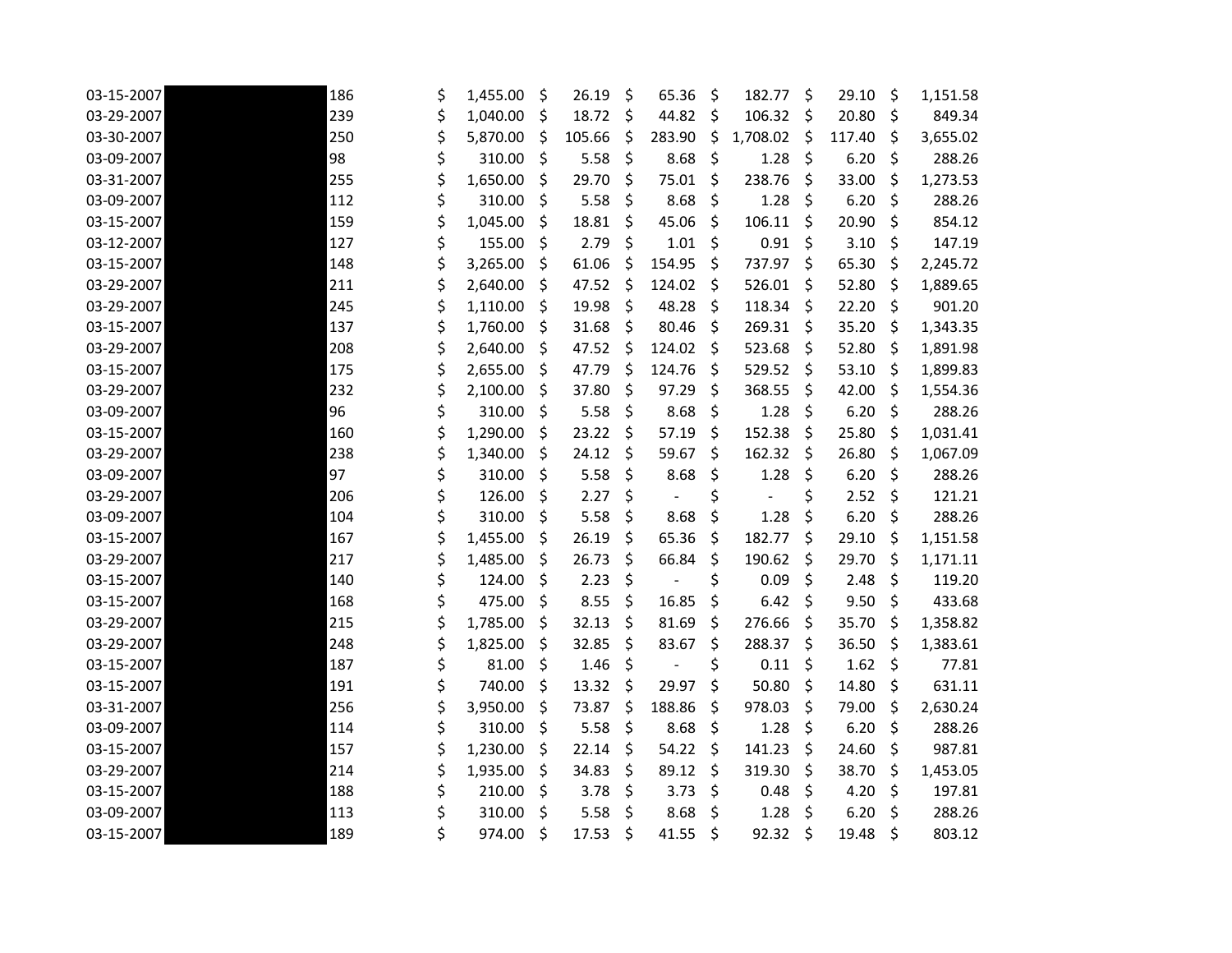| 03-29-2007 | 205 | \$ | 2,176.00 | \$ | 39.17 | \$<br>101.05 | \$<br>389.21 | \$      | 43.52 | \$<br>1,603.05 |
|------------|-----|----|----------|----|-------|--------------|--------------|---------|-------|----------------|
| 03-29-2007 | 241 | \$ | 1,038.00 | \$ | 18.68 | \$<br>44.72  | \$<br>104.50 | $\zeta$ | 20.76 | \$<br>849.34   |
| 03-09-2007 | 106 | \$ | 310.00   | \$ | 5.58  | \$<br>8.68   | \$<br>1.28   | $\zeta$ | 6.20  | \$<br>288.26   |
| 03-29-2007 | 204 | \$ | 2,303.00 | \$ | 41.45 | \$<br>107.34 | \$<br>425.98 | \$      | 46.06 | \$<br>1,682.17 |
| 03-15-2007 | 192 | \$ | 1,504.00 | S  | 27.07 | \$<br>67.78  | \$<br>195.98 | \$.     | 30.08 | \$<br>1,183.09 |
| 03-29-2007 | 224 | \$ | 1,485.00 | \$ | 26.73 | \$<br>66.84  | \$<br>190.62 | \$      | 29.70 | \$<br>1,171.11 |
| 03-09-2007 | 108 | \$ | 310.00   | \$ | 5.58  | \$<br>8.68   | \$<br>1.28   | $\zeta$ | 6.20  | \$<br>288.26   |
| 03-15-2007 | 151 | \$ | 1,455.00 | \$ | 26.19 | \$<br>65.36  | \$<br>182.77 | \$      | 29.10 | \$<br>1,151.58 |
| 03-29-2007 | 213 | \$ | 1,935.00 | \$ | 34.83 | \$<br>89.12  | \$<br>319.30 | \$.     | 38.70 | \$<br>1,453.05 |
| 03-15-2007 | 182 | \$ | 1,321.00 | \$ | 23.78 | \$<br>58.73  | \$<br>155.72 | \$      | 26.42 | \$<br>1,056.35 |
| 03-29-2007 | 219 | \$ | 1,260.00 | \$ | 22.68 | \$<br>55.71  | \$<br>144.36 | \$      | 25.20 | \$<br>1,012.05 |
| 02-05-2007 | 908 | \$ | 1,128.00 | \$ | 20.30 | \$<br>49.17  | \$<br>120.97 | \$      | 22.56 | \$<br>915.00   |
| 03-02-2007 | 36  | \$ | 2,565.00 | \$ | 46.17 | \$<br>120.30 | \$<br>502.23 | \$      | 51.30 | \$<br>1,845.00 |
| 03-15-2007 | 180 | \$ | 2,823.00 | \$ | 50.81 | \$<br>133.08 | \$<br>576.47 | \$      | 56.46 | \$<br>2,006.18 |
| 03-29-2007 | 209 | \$ | 3,442.00 | \$ | 61.96 | \$<br>163.72 | \$<br>791.21 | \$      | 68.84 | \$<br>2,356.27 |
| 03-12-2007 | 125 | \$ | 238.00   | \$ | 4.28  | \$<br>5.12   | \$<br>0.59   | \$      | 4.76  | \$<br>223.25   |
| 03-15-2007 | 179 | \$ | 510.00   | \$ | 9.18  | \$<br>18.58  | \$<br>7.93   | \$      | 10.20 | \$<br>464.11   |
| 03-29-2007 | 223 | \$ | 1,485.00 | \$ | 26.73 | \$<br>66.84  | \$<br>190.62 | \$      | 29.70 | \$<br>1,171.11 |
| 03-15-2007 | 150 | \$ | 1,485.00 | \$ | 26.73 | \$<br>66.84  | \$<br>190.83 | $\zeta$ | 29.70 | \$<br>1,170.90 |
| 03-29-2007 | 218 | \$ | 1,336.00 | \$ | 24.05 | \$<br>59.47  | \$<br>158.67 | Ŝ.      | 26.72 | \$<br>1,067.09 |
| 03-15-2007 | 156 | \$ | 1,504.00 | \$ | 27.07 | \$<br>67.78  | \$<br>195.98 | $\zeta$ | 30.08 | \$<br>1,183.09 |
| 03-29-2007 | 212 | \$ | 1,935.00 | \$ | 34.83 | \$<br>89.12  | \$<br>319.30 | $\zeta$ | 38.70 | \$<br>1,453.05 |
| 03-15-2007 | 143 | \$ | 696.00   | \$ | 12.53 | \$<br>27.79  | \$<br>41.98  | $\zeta$ | 13.92 | \$<br>599.78   |
| 03-30-2007 | 249 | \$ | 1,350.00 | \$ | 24.30 | \$<br>60.16  | \$<br>160.97 | $\zeta$ | 27.00 | \$<br>1,077.57 |
| 03-09-2007 | 111 | \$ | 310.00   | \$ | 5.58  | \$<br>8.68   | \$<br>1.28   | \$      | 6.20  | \$<br>288.26   |
| 03-29-2007 | 237 | \$ | 1,336.00 | \$ | 24.05 | \$<br>59.47  | \$<br>158.67 | \$      | 26.72 | \$<br>1,067.09 |
| 03-29-2007 | 228 | \$ | 1,935.00 | \$ | 34.83 | \$<br>89.12  | \$<br>319.30 | \$      | 38.70 | \$<br>1,453.05 |
| 03-15-2007 | 169 | \$ | 439.00   | \$ | 7.90  | \$<br>15.07  | \$<br>3.25   | \$.     | 8.78  | \$<br>404.00   |
| 03-29-2007 | 207 | \$ | 2,833.00 | \$ | 50.99 | \$<br>133.57 | \$<br>579.37 | \$.     | 56.66 | \$<br>2,012.41 |
| 03-09-2007 | 102 | \$ | 310.00   | \$ | 5.58  | \$<br>8.68   | \$<br>1.28   | \$      | 6.20  | \$<br>288.26   |
| 03-15-2007 | 149 | \$ | 1,455.00 | \$ | 26.19 | \$<br>65.36  | \$<br>182.77 | \$      | 29.10 | \$<br>1,151.58 |
| 03-29-2007 | 226 | \$ | 2,417.00 | \$ | 43.51 | \$<br>112.98 | \$<br>459.12 | -\$     | 48.34 | \$<br>1,753.05 |
| 03-09-2007 | 105 | \$ | 310.00   | \$ | 5.58  | \$<br>8.68   | \$<br>1.28   | \$      | 6.20  | \$<br>288.26   |
| 03-29-2007 | 234 | \$ | 1,260.00 | \$ | 22.68 | \$<br>55.71  | \$<br>144.36 | \$      | 25.20 | \$<br>1,012.05 |
| 03-15-2007 | 141 | \$ | 2,616.00 | \$ | 47.09 | \$<br>122.83 | \$<br>516.77 | \$      | 52.32 | \$<br>1,876.99 |
| 03-29-2007 | 244 | Ś. | 2,379.00 | \$ | 42.82 | \$<br>111.10 | \$<br>448.10 | \$      | 47.58 | \$<br>1,729.40 |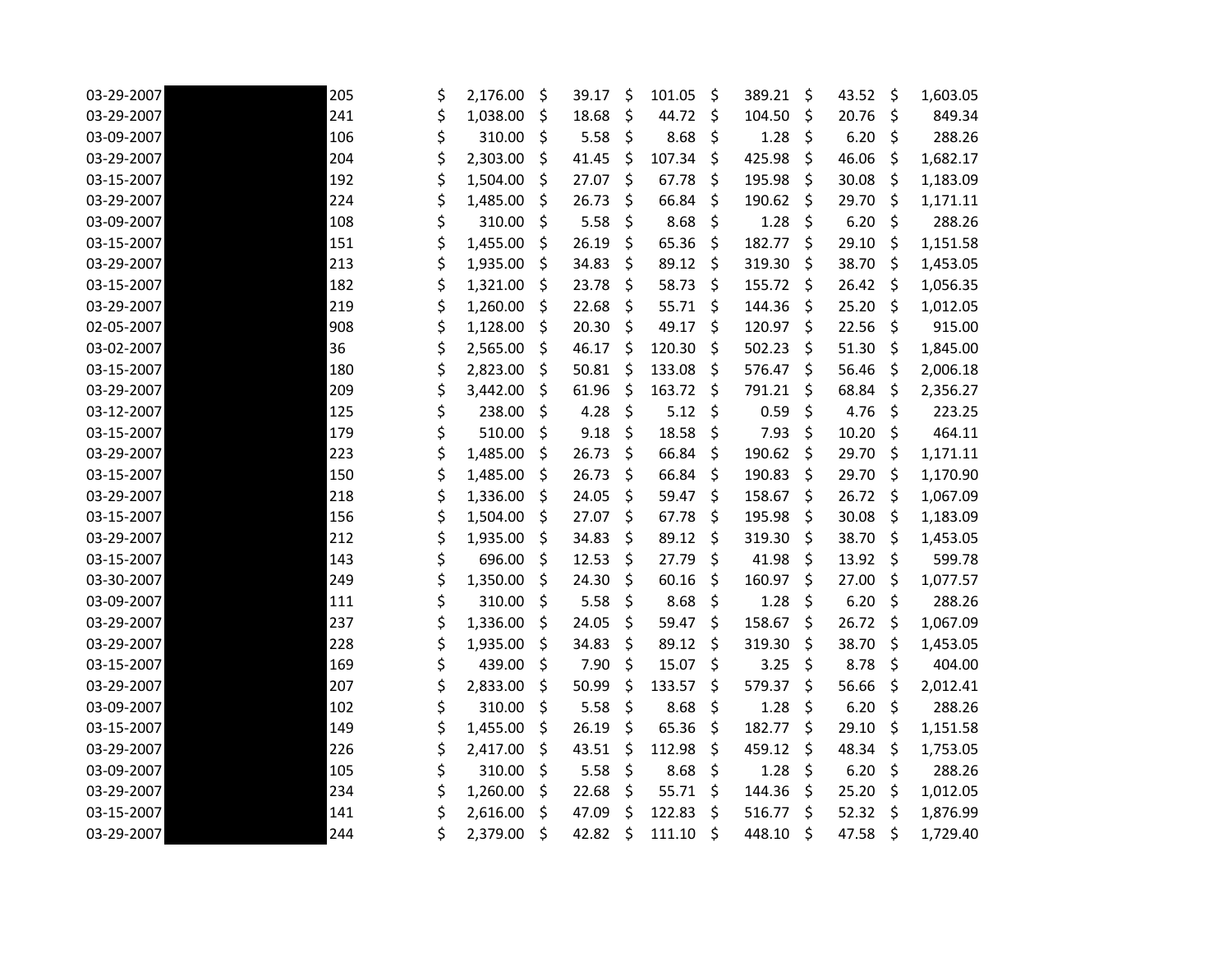| 03-15-2007                | 147 | \$ | 663.00       | Ŝ.           | 11.93      | Ŝ.           | 26.16      | - S          | 36.15               | - S          | 13.26      | Ŝ.           | 575.50       |
|---------------------------|-----|----|--------------|--------------|------------|--------------|------------|--------------|---------------------|--------------|------------|--------------|--------------|
| 03-29-2007                | 221 | \$ | 2,445.00     | S            | 44.01      | Ś            | 114.36     | <sup>S</sup> | $467.30\frac{1}{2}$ |              | 48.90      | Ŝ            | 1,770.43     |
| 03-12-2007                | 129 | \$ | 307.00       | S            | 5.53       | S            | 8.53       | - \$         | $0.56$ \$           |              | 6.14       | S            | 286.24       |
| 03-29-2007                | 229 | \$ | 1,935.00     | <sup>S</sup> | 34.83      | Ś            | 89.12      | Ŝ            | 319.30              | -Ŝ           | 38.70      | Ŝ            | 1,453.05     |
| 03-15-2007                | 158 | Ś. | 300.00       | S            | 5.40       | Ś            | 8.19       | Ŝ            | 0.10                | S            | 6.00       | S            | 280.31       |
| 03-29-2007                | 242 | \$ | 1,336.00     | <sup>S</sup> | 24.05      | S            | 59.47      | Š.           | 158.67              | <sup>S</sup> | 26.72      | <sup>S</sup> | 1,067.09     |
| 03-09-2007                | 100 | Ś. | 310.00       | S            | 5.58       | Ś            | 8.68       | Ŝ            | 1.28                | S            | 6.20       | Ŝ            | 288.26       |
| 03-15-2007                | 183 | Ś. | 1,455.00     | S            | 26.19      | <sup>S</sup> | 65.36      | S            | 182.77              | <sup>S</sup> | 29.10      | <sub>S</sub> | 1,151.58     |
| 03-09-2007                | 94  | Ś. | 310.00       | S.           | 5.58       | S            | 8.68       | Ŝ            | 1.28                | S            | 6.20       | S            | 288.26       |
|                           |     |    |              |              |            |              |            |              |                     |              |            |              |              |
| 03-29-2007                | 225 |    | 1,485.00     | S            | 26.73      | S            | 66.84      | \$           | 190.62              | \$           | 29.70      | S            | 1,171.11     |
| <b>TOTALS</b>             |     |    | \$152,627.75 |              | \$2,755.18 |              | \$6,811.47 |              | \$24,199.35         |              | \$3,052.56 |              | \$115,809.19 |
|                           |     |    |              |              |            |              |            |              |                     |              |            |              |              |
| 03-12-2007 Missing Cheque | 34  | \$ | 4,445.00     | \$           | 83.13      | Ś            | 213.36     | \$           | $1,151.90$ \$       |              | 88.90      | \$           | 2,907.72     |
| 03-20-2007 Missing Cheque | 135 | \$ | 4,420.00     | S            | 82.65      | S            | 212.13     | S.           | 1,144.65            | S            | 88.40      | S            | 2,892.17     |
| 03-20-2007 Missing Cheque | 134 |    | 4,000.00     | S            | 74.80      | Ś            | 191.34     | \$           | 997.71              | S.           | 80.00      | S            | 2,656.15     |
| 04-10-2007 Missing Cheque | 236 | Ś. | 3,115.00     | S            | 58.25      | Ś            | 147.53     | \$           | 687.13              | <sub>S</sub> | 62.30      | S            | 2,159.79     |
| 04-10-2007 Missing Cheque | 201 |    | 4,165.00     | S            | 77.89      | \$           | 199.50     | \$           | 1,046.76            | \$           | 83.30      | Ś            | 2,757.55     |

 $\overline{\phantom{a}}$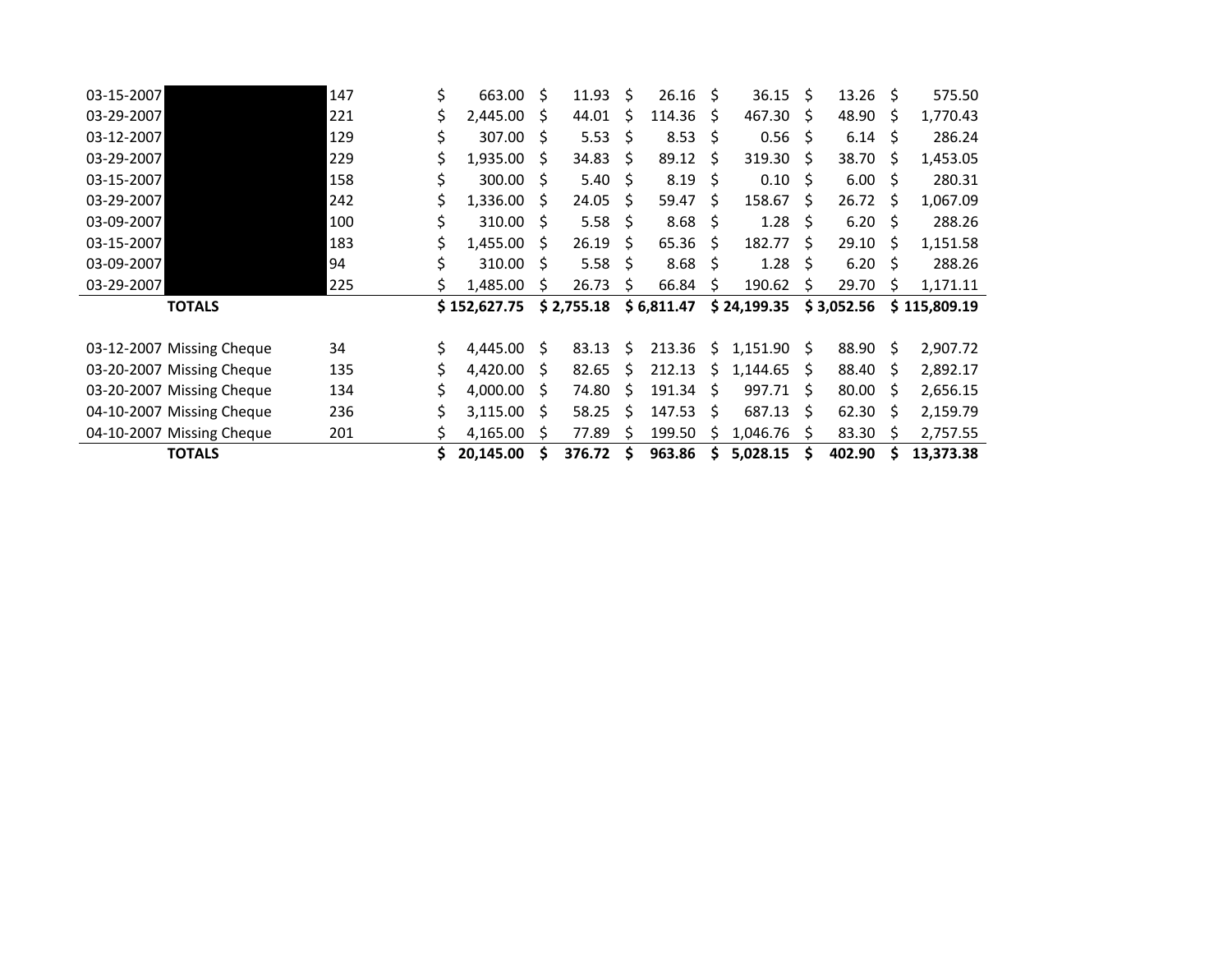Journal Entry to correct account 5430:

| account | debit |            | credit          |
|---------|-------|------------|-----------------|
| 5430    |       |            | \$115,809.19    |
| 5415 \$ |       | 152,627.75 |                 |
| 5435\$  |       | 3,857.25   |                 |
| 5440 \$ |       | 6,811.47   |                 |
| 2180    |       |            | \$<br>6,612.43  |
| 2185    |       |            | \$<br>13,622.94 |
| 2190    |       |            | \$<br>24,199.35 |
| 2175    |       |            | \$<br>3,052.56  |
| 5820    |       |            | 13373.38        |
| 5430 \$ |       | 20,145.00  |                 |
| 5435\$  |       | 527.41     |                 |
| 5440 \$ |       | 963.86     |                 |
| 2180    |       |            | \$<br>904.12    |
| 2185    |       |            | \$<br>1,927.72  |
| 2190    |       |            | \$<br>5,028.15  |
| 2175    |       |            | \$<br>402.90    |
|         |       |            |                 |

\$ 184,932.74 \$ 184,932.74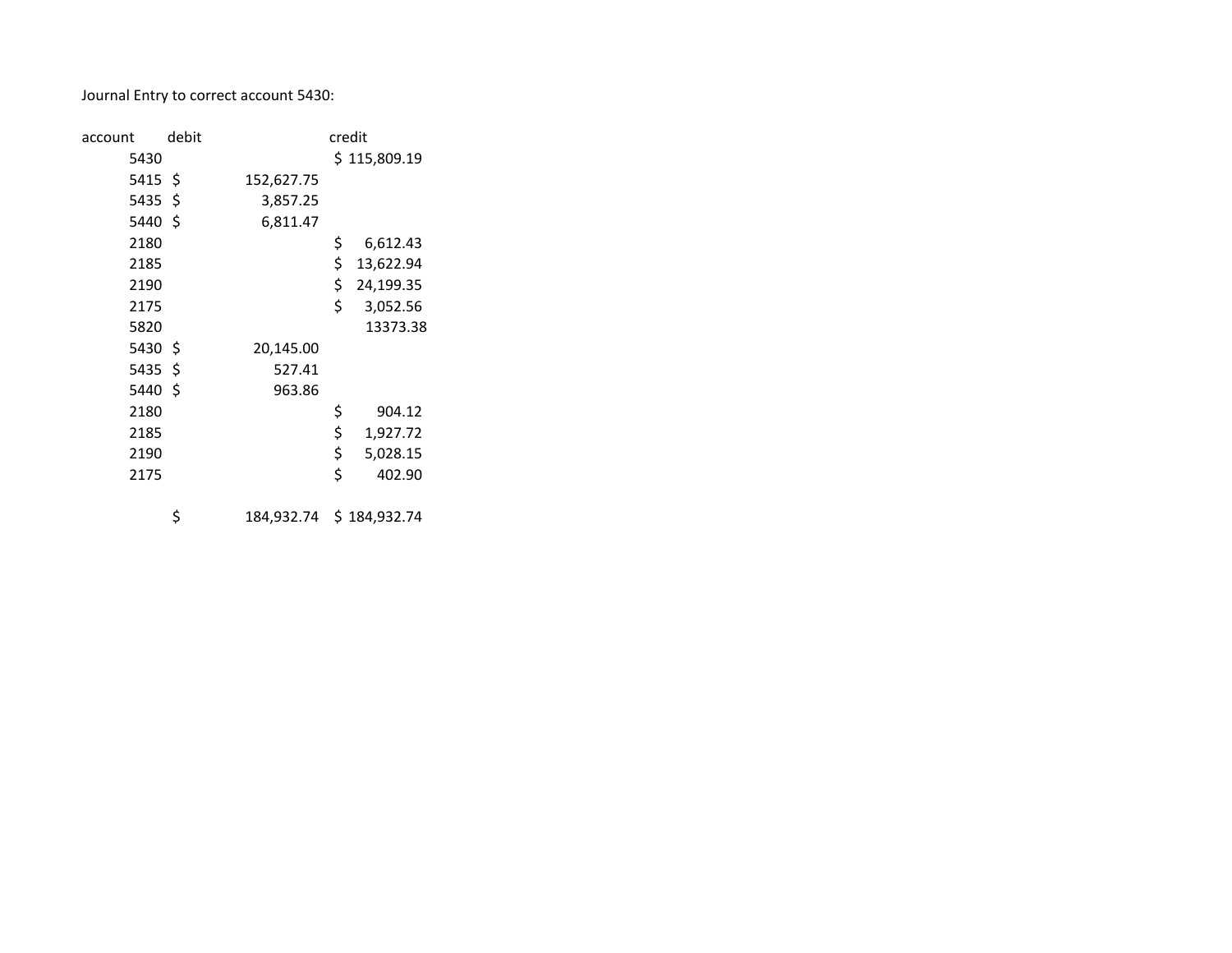## **Coral Harbour Caribou harvest**

| Date       | <b>Employee</b> | Chq # | Gross          |         | EI    |                    | <b>CPP</b>               | Tax            |     | <b>NU</b> |     | <b>Net Chq</b> |
|------------|-----------------|-------|----------------|---------|-------|--------------------|--------------------------|----------------|-----|-----------|-----|----------------|
| 03-09-2007 |                 | 93    | \$<br>1,020.00 | \$      | 18.36 | \$                 | 43.83                    | \$<br>90.40    | \$  | 20.40     | \$  | 847.01         |
| 03-15-2007 |                 | 139   | \$<br>1,120.00 | \$.     | 20.16 | \$                 | 48.78                    | \$<br>134.90   | \$  | 22.40     | \$  | 893.76         |
| 03-29-2007 |                 | 247   | \$<br>1,210.00 | \$      | 21.78 | \$                 | 53.23                    | \$<br>135.33   | S   | 24.20     | \$  | 975.46         |
| 03-02-2007 |                 | 41    | \$<br>1,474.50 | \$      | 26.54 | \$                 | 66.32                    | \$<br>452.15   | \$  | 29.49     | \$  | 900.00         |
| 03-09-2007 |                 | 101   | \$<br>310.00   | \$      | 5.58  | \$                 | 8.68                     | \$<br>1.28     | \$  | 6.20      | \$  | 288.26         |
| 03-15-2007 |                 | 154   | \$<br>1,065.00 | \$      | 19.17 | \$                 | 46.05                    | \$<br>110.04   | \$  | 21.30     | \$  | 868.44         |
| 03-29-2007 |                 | 202   | \$<br>2,075.00 | \$      | 37.35 | \$                 | 96.05                    | \$<br>361.92   | \$  | 41.50     | \$  | 1,538.18       |
| 03-02-2007 |                 | 47    | \$<br>1,474.50 | \$      | 26.54 | \$                 | 66.32                    | \$<br>452.15   | \$  | 29.49     | \$  | 900.00         |
| 03-09-2007 |                 | 115   | \$<br>310.00   | \$      | 5.58  | \$                 | 8.68                     | \$<br>1.28     | \$  | 6.20      | \$. | 288.26         |
| 03-15-2007 |                 | 166   | \$<br>1,455.00 | \$      | 26.19 | \$                 | 65.36                    | \$<br>182.77   | \$  | 29.10     | \$  | 1,151.58       |
| 03-29-2007 |                 | 235   | \$<br>1,935.00 | \$      | 34.83 | \$                 | 89.12                    | \$<br>319.30   | S   | 38.70     | \$  | 1,453.05       |
| 03-02-2007 |                 | 54    | \$<br>1,474.50 | \$      | 26.54 | \$                 | 66.32                    | \$<br>452.15   | \$  | 29.49     | \$  | 900.00         |
| 03-09-2007 |                 | 110   | \$<br>310.00   | \$      | 5.58  | \$                 | 8.68                     | \$<br>1.28     | \$  | 6.20      | \$  | 288.26         |
| 03-15-2007 |                 | 177   | \$<br>850.00   | \$      | 15.30 | \$                 | 35.41                    | \$<br>71.03    | \$  | 17.00     | \$  | 711.26         |
| 03-02-2007 |                 | 39    | \$<br>1,474.50 | \$      | 26.54 | \$                 | 66.32                    | \$<br>452.15   | \$  | 29.49     | \$  | 900.00         |
| 03-09-2007 |                 | 99    | \$<br>310.00   | \$      | 5.58  | \$                 | 8.68                     | \$<br>1.28     | \$  | 6.20      | \$  | 288.26         |
| 03-15-2007 |                 | 176   | \$<br>1,455.00 | \$      | 26.19 | \$                 | 65.36                    | \$<br>182.77   | \$  | 29.10     | \$  | 1,151.58       |
| 03-29-2007 |                 | 243   | \$<br>1,040.00 | \$      | 18.72 | \$                 | 44.82                    | \$<br>106.32   | \$. | 20.80     | \$  | 849.34         |
| 03-02-2007 |                 | 61    | \$<br>2,355.00 | \$      | 42.39 | \$                 | 109.91                   | \$<br>355.60   | \$  | 47.10     | \$  | 1,800.00       |
| 03-15-2007 |                 | 165   | \$<br>2,655.00 | \$      | 47.49 | \$                 | 124.76                   | \$<br>529.82   | \$  | 53.10     | \$  | 1,899.83       |
| 03-29-2007 |                 | 232   | \$<br>1,865.00 | \$      | 33.57 | \$                 | 85.65                    | \$<br>299.86   | \$  | 37.30     | \$. | 1,408.62       |
| 03-29-2007 |                 | 216   | \$<br>1,640.00 | \$.     | 29.52 | \$                 | 74.52                    | \$<br>235.42   | \$  | 32.80     | \$  | 1,267.74       |
| 03-02-2007 |                 | 43    | \$<br>1,474.50 | \$.     | 26.54 | \$                 | 66.32                    | \$<br>452.15   | \$  | 29.49     | \$  | 900.00         |
| 03-15-2007 |                 | 162   | \$<br>480.00   | \$      | 8.64  | \$                 | 17.10                    | \$<br>10.98    | \$  | 9.60      | \$  | 433.68         |
| 03-15-2007 |                 | 185   | \$<br>1,518.00 | \$      | 27.32 | \$                 | 68.48                    | \$<br>240.26   | \$  | 30.36     | \$  | 1,151.58       |
| 03-09-2007 |                 | 103   | \$<br>310.00   | \$      | 5.58  | \$                 | 8.68                     | \$<br>1.28     | \$  | 6.20      | \$  | 288.26         |
| 03-29-2007 |                 | 203   | \$<br>2,785.00 | \$      | 50.13 | \$                 | 131.19                   | \$<br>568.36   | \$  | 55.70     | \$  | 1,979.62       |
| 03-02-2007 |                 | 38    | \$<br>1,435.00 | \$      | 25.83 | \$                 | 64.37                    | \$<br>416.10   | \$  | 28.70     | \$  | 900.00         |
| 03-15-2007 |                 | 146   | \$<br>1,080.00 | \$      | 19.44 | \$                 | 46.80                    | \$<br>150.50   | \$  | 21.60     | \$  | 841.66         |
| 03-12-2007 |                 | 124   | \$<br>280.00   | \$      | 5.04  | \$                 | 7.20                     | \$<br>3.91     | \$  | 5.60      | \$  | 258.25         |
| 03-29-2007 |                 | 227   | \$<br>4,445.00 | \$      | 80.01 | \$                 | 213.36                   | \$<br>1,142.67 | \$  | 88.90     | \$  | 2,920.06       |
| 03-15-2007 |                 | 142   | \$<br>4,475.00 | \$      | 83.68 | \$                 | 214.85                   | \$<br>1,163.61 | \$  | 89.50     | \$  | 2,923.36       |
| 03-02-2007 |                 | 62    | \$<br>952.50   | \$      | 17.15 | \$                 | 40.49                    | \$<br>95.81    | \$  | 19.05     | \$  | 780.00         |
| 03-12-2007 |                 | 128   | \$<br>17.75    | \$      | 0.32  | \$                 | $\overline{\phantom{a}}$ | \$<br>0.21     | \$  | 0.36      | \$  | 16.86          |
| 03-15-2007 |                 | 153   | \$<br>1,245.00 | \$      | 22.41 | \$                 | 54.96                    | \$<br>144.51   | \$  | 24.90     | \$  | 998.22         |
| 03-29-2007 |                 | 222   | \$<br>740.00   | \$      | 13.32 | \$                 | 29.97                    | \$<br>52.52    | \$  | 14.80     | \$. | 629.39         |
| 03-02-2007 |                 | 65    | \$<br>291.00   | \$      | 5.24  | \$                 | 7.74                     | \$<br>22.20    | \$  | 5.82      | \$  | 250.00         |
| 03-29-2007 |                 | 210   | \$<br>485.00   | \$      | 8.73  | \$                 | 17.34                    | \$<br>5.58     | \$  | 9.70      | \$  | 443.65         |
| 03-02-2007 |                 | 45    | \$<br>1,474.50 | \$      | 26.54 | \$                 | 66.32                    | \$<br>452.15   | \$  | 29.49     | \$  | 900.00         |
| 03-15-2007 |                 | 178   | \$<br>1,518.00 | \$      | 27.32 | \$                 | 68.48                    | \$<br>268.88   | \$  | 30.36     | \$. | 1,122.96       |
| 03-09-2007 |                 | 95    | \$<br>310.00   | $\zeta$ | 5.58  | $\ddot{\varsigma}$ | 8.68                     | \$<br>1.28     | \$  | 6.20      | \$  | 288.26         |
| 03-10-2007 |                 | 121   | \$<br>1,460.00 | \$      | 26.28 | \$                 | 65.61                    | \$<br>184.39   | \$  | 29.20     | \$  | 1,154.52       |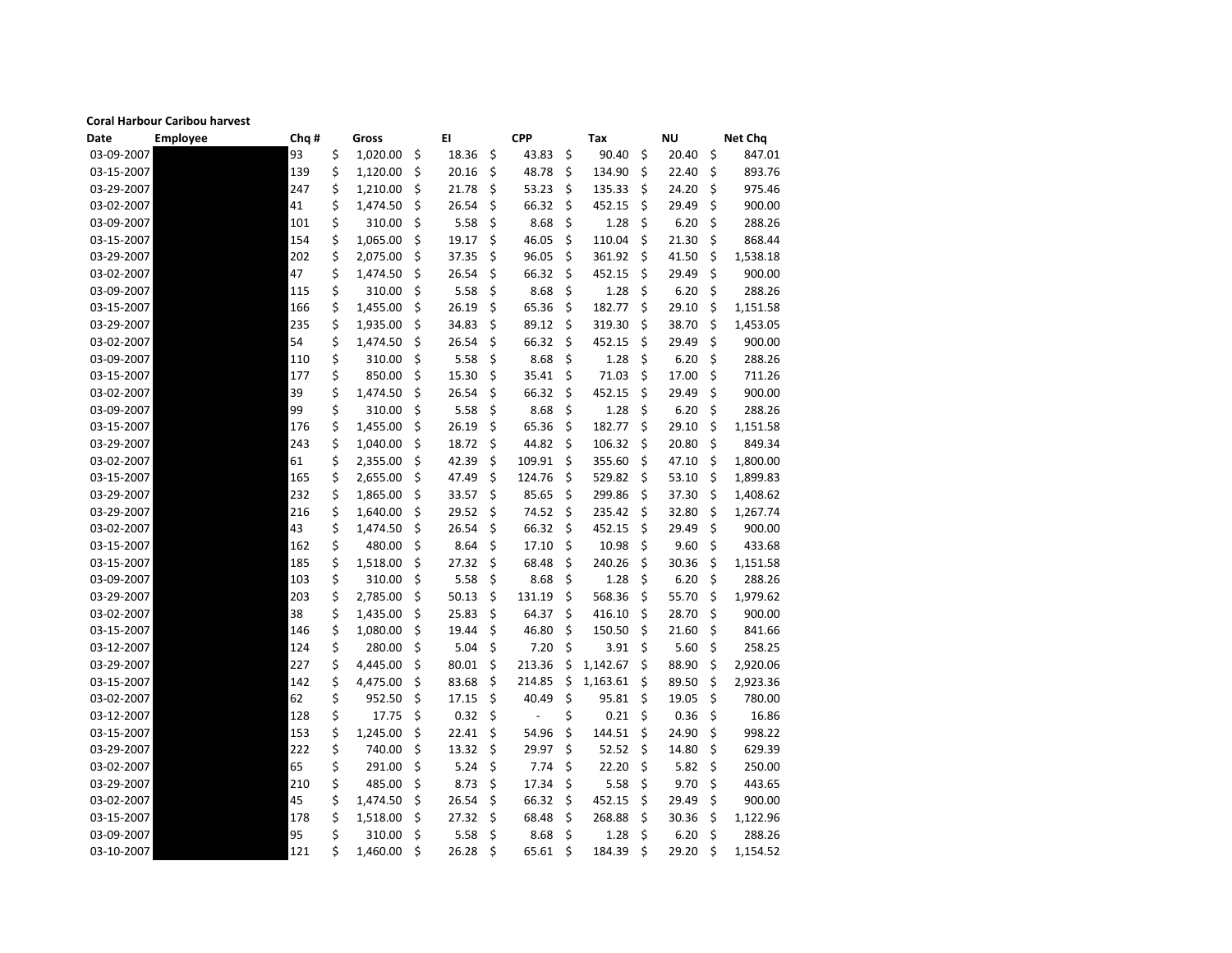| 03-29-2007 | 220 | \$<br>1,225.00 | \$ | 22.05  | \$<br>53.97                    | \$          | 139.10   | \$      | 24.50  | \$                  | 985.38   |
|------------|-----|----------------|----|--------|--------------------------------|-------------|----------|---------|--------|---------------------|----------|
| 03-15-2007 | 138 | \$<br>410.00   | \$ | 7.38   | \$<br>13.63                    | \$          | 25.55    | \$      | 8.20   | \$                  | 355.24   |
| 03-29-2007 | 246 | \$<br>1,570.00 | \$ | 28.26  | \$<br>71.05                    | \$          | 215.64   | \$      | 31.40  | \$                  | 1,223.65 |
| 03-02-2007 | 66  | \$<br>676.50   | \$ | 12.18  | \$<br>26.82                    | \$          | 123.97   | \$      | 13.53  | \$                  | 500.00   |
| 03-13-2007 | 133 | \$<br>905.00   | \$ | 16.29  | \$<br>38.13                    | \$          | 81.49    | $\zeta$ | 18.10  | \$                  | 750.99   |
| 03-29-2007 | 233 | \$<br>1,260.00 | \$ | 22.68  | \$<br>55.71                    | \$          | 144.36   | \$      | 25.20  | \$                  | 1,012.05 |
| 03-02-2007 | 69  | \$<br>1,474.50 | \$ | 26.54  | \$<br>66.32                    | \$          | 452.15   | $\zeta$ | 29.49  | \$                  | 900.00   |
| 03-09-2007 | 107 | \$<br>310.00   | \$ | 5.58   | \$<br>8.68                     | \$          | 1.28     | \$      | 6.20   | \$                  | 288.26   |
| 03-15-2007 | 186 | \$<br>1,455.00 | \$ | 26.19  | \$<br>65.36                    | \$          | 182.77   | \$      | 29.10  | \$                  | 1,151.58 |
| 03-29-2007 | 239 | \$<br>1,040.00 | S  | 18.72  | \$<br>44.82                    | S           | 106.32   | \$      | 20.80  | \$                  | 849.34   |
| 03-15-2007 | 155 | \$<br>7,200.00 | \$ | 129.60 | \$<br>349.74                   | \$          | 1,205.42 | \$.     | 144.00 | \$                  | 5,371.24 |
| 03-30-2007 | 250 | \$<br>5,870.00 | \$ | 105.66 | \$<br>283.90                   | \$          | 1,708.02 | \$      | 117.40 | \$                  | 3,655.02 |
| 03-02-2007 | 37  | \$<br>1,474.50 | \$ | 26.54  | \$<br>66.32                    | \$          | 452.15   | \$      | 29.49  | \$                  | 900.00   |
| 03-15-2007 | 170 | \$<br>1,518.00 | \$ | 27.32  | \$<br>68.48                    | \$          | 240.26   | \$      | 30.36  | \$                  | 1,151.58 |
| 03-09-2007 | 98  | \$<br>310.00   | \$ | 5.58   | \$<br>8.68                     | \$          | 1.28     | \$      | 6.20   | \$                  | 288.26   |
| 03-31-2007 | 255 | \$<br>1,650.00 | Ś  | 29.70  | \$<br>75.01                    | \$          | 238.76   | \$      | 33.00  | \$                  | 1,273.53 |
| 03-02-2007 | 44  | \$<br>1,474.50 | \$ | 26.54  | \$<br>66.32                    | \$          | 452.15   | \$      | 29.49  | \$                  | 900.00   |
| 03-09-2007 | 112 | \$<br>310.00   | \$ | 5.58   | \$<br>8.68                     | \$          | 1.28     | \$      | 6.20   | \$                  | 288.26   |
| 03-15-2007 | 159 | \$<br>1,045.00 | \$ | 18.81  | \$<br>45.06                    | \$          | 106.11   | \$      | 20.90  | \$                  | 854.12   |
| 03-02-2007 | 73  | \$<br>753.00   | \$ | 13.55  | \$<br>30.61                    | \$          | 193.78   | \$      | 15.06  | \$                  | 500.00   |
| 03-12-2007 | 127 | \$<br>155.00   | \$ | 2.79   | \$<br>1.01                     | \$          | 0.91     | \$      | 3.10   | \$                  | 147.19   |
| 03-15-2007 | 148 | \$<br>3,265.00 | \$ | 61.06  | \$<br>154.95                   | \$          | 737.97   | \$      | 65.30  | \$                  | 2,245.72 |
| 03-29-2007 | 211 | \$<br>2,640.00 | \$ | 47.52  | \$<br>124.02                   | \$          | 526.01   | \$      | 52.80  | \$                  | 1,889.65 |
| 03-15-2007 | 144 | \$<br>615.00   | \$ | 11.07  | \$<br>23.78                    | \$          | 65.25    | \$      | 12.30  | \$                  | 502.60   |
| 03-29-2007 | 245 | \$<br>1,110.00 | \$ | 19.98  | \$<br>48.28                    | \$          | 118.34   | \$      | 22.20  | \$                  | 901.20   |
| 03-15-2007 | 137 | \$<br>1,760.00 | \$ | 31.68  | \$<br>80.46                    | \$          | 269.31   | \$      | 35.20  | \$                  | 1,343.35 |
| 03-29-2007 | 208 | \$<br>2,640.00 | \$ | 47.52  | \$<br>124.02                   | \$          | 523.68   | \$      | 52.80  | \$                  | 1,891.98 |
| 03-02-2007 | 77  | \$<br>2,355.00 | \$ | 42.39  | \$<br>109.91                   | \$          | 355.60   | \$      | 47.10  | \$                  | 1,800.00 |
| 03-15-2007 | 175 | \$<br>2,655.00 | \$ | 47.79  | \$<br>124.76                   | \$          | 529.52   | \$      | 53.10  | \$                  | 1,899.83 |
| 03-29-2007 | 232 | \$<br>2,100.00 | \$ | 37.80  | \$<br>97.29                    | \$.         | 368.55   | \$      | 42.00  | \$                  | 1,554.36 |
| 03-02-2007 | 50  | \$<br>1,474.50 | \$ | 26.54  | \$<br>66.32                    | \$          | 452.15   | \$      | 29.49  | \$                  | 900.00   |
| 03-09-2007 | 96  | \$<br>310.00   | \$ | 5.58   | \$<br>8.68                     | \$          | 1.28     | \$      | 6.20   | $\ddot{\bm{\zeta}}$ | 288.26   |
| 03-15-2007 | 160 | \$<br>1,290.00 | \$ | 23.22  | \$<br>57.19                    | $\varsigma$ | 152.38   | \$      | 25.80  | $\zeta$             | 1,031.41 |
| 03-29-2007 | 238 | \$<br>1,340.00 | \$ | 24.12  | \$<br>59.67                    | \$          | 162.32   | \$      | 26.80  | \$.                 | 1,067.09 |
| 03-02-2007 | 53  | \$<br>1,474.50 | \$ | 26.54  | \$<br>66.32                    | \$          | 452.15   | \$      | 29.49  | \$                  | 900.00   |
| 03-15-2007 | 184 | \$<br>300.00   | \$ | 5.40   | \$<br>8.19                     | \$          | 6.00     | \$      | 6.00   | \$                  | 274.41   |
| 03-09-2007 | 97  | \$<br>310.00   | \$ | 5.58   | \$<br>8.68                     | \$          | 1.28     | \$      | 6.20   | \$                  | 288.26   |
| 03-29-2007 | 206 | \$<br>126.00   | \$ | 2.27   | \$                             | \$          |          | \$      | 2.52   | \$                  | 121.21   |
| 03-02-2007 | 70  | \$<br>1,474.50 | \$ | 26.54  | \$<br>66.32                    | \$          | 452.15   | \$      | 29.49  | \$                  | 900.00   |
| 03-09-2007 | 104 | \$<br>310.00   | \$ | 5.58   | \$<br>8.68                     | $\zeta$     | 1.28     | $\zeta$ | 6.20   | $\zeta$             | 288.26   |
| 03-15-2007 | 167 | \$<br>1,455.00 | \$ | 26.19  | \$<br>65.36                    | \$          | 182.77   | \$      | 29.10  | \$.                 | 1,151.58 |
| 03-29-2007 | 217 | \$<br>1,485.00 | \$ | 26.73  | \$<br>66.84                    | \$          | 190.62   | $\zeta$ | 29.70  | \$                  | 1,171.11 |
| 03-15-2007 | 140 | \$<br>1,390.00 | \$ | 25.02  | \$<br>62.14                    | \$          | 202.16   | \$      | 27.80  | \$                  | 1,072.88 |
| 03-15-2007 | 140 | \$<br>124.00   | \$ | 2.23   | \$<br>$\overline{\phantom{a}}$ | \$          | 0.09     | \$      | 2.48   | \$                  | 119.20   |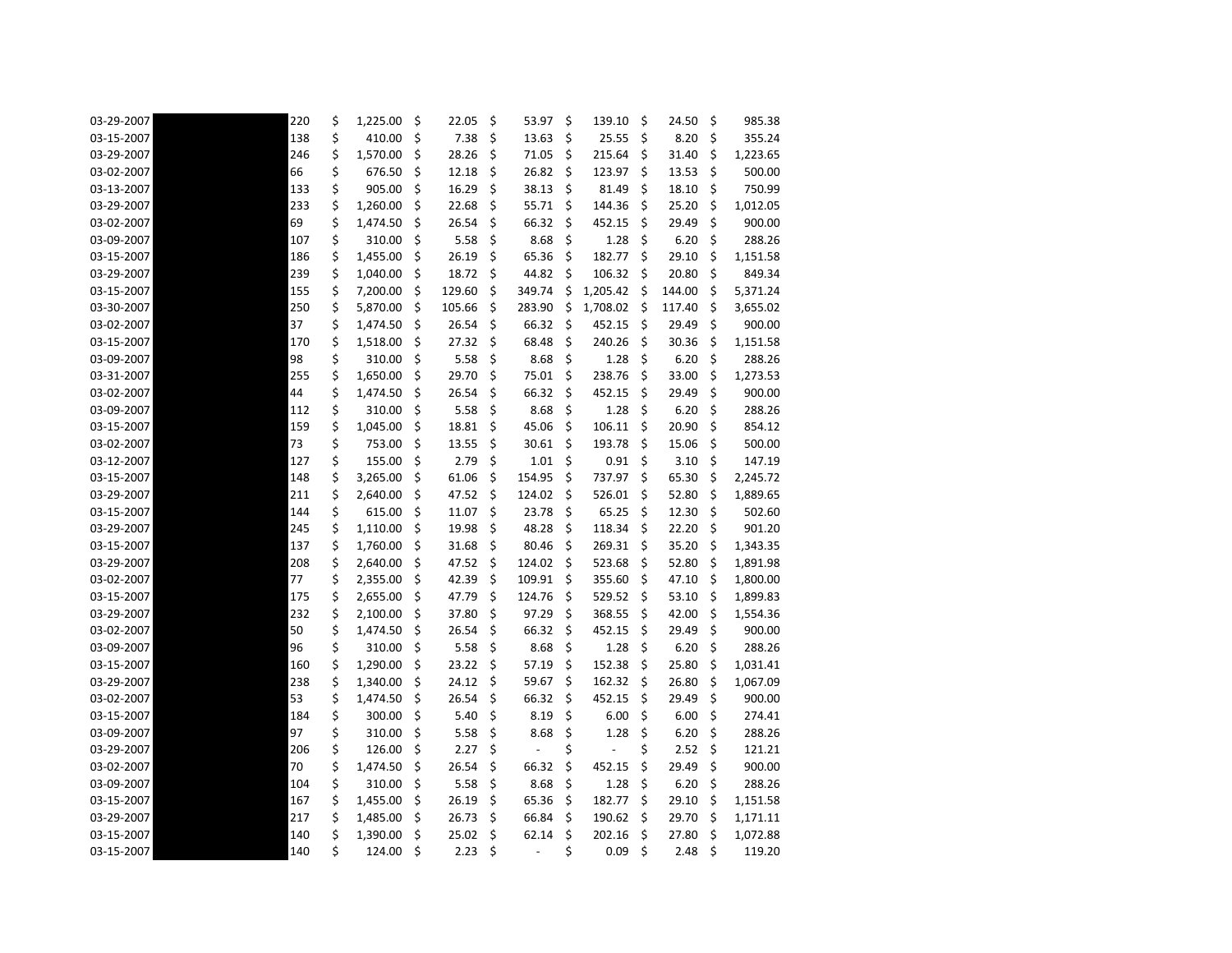| 03-15-2007 | 168 | \$<br>475.00   | \$  | 8.55  | \$      | 16.85  | \$      | 6.42   | \$  | 9.50  | \$ | 433.68   |
|------------|-----|----------------|-----|-------|---------|--------|---------|--------|-----|-------|----|----------|
| 03-29-2007 | 215 | \$<br>1,785.00 | \$  | 32.13 | \$      | 81.69  | \$.     | 276.66 | \$  | 35.70 | \$ | 1,358.82 |
| 03-29-2007 | 248 | \$<br>1,825.00 | \$  | 32.85 | \$      | 83.67  | \$      | 288.37 | S   | 36.50 | \$ | 1,383.61 |
| 03-02-2007 | 49  | \$<br>952.50   | \$  | 17.15 | \$      | 40.49  | \$      | 175.81 | \$  | 19.05 | \$ | 700.00   |
| 03-15-2007 | 187 | \$<br>81.00    | \$  | 1.46  | \$      |        | \$      | 0.11   | \$  | 1.62  | \$ | 77.81    |
| 03-02-2007 | 82  | \$<br>3,345.00 | \$  | 60.21 | \$      | 158.91 | \$      | 613.98 | \$  | 66.90 | \$ | 2,445.00 |
| 03-15-2007 | 191 | \$<br>740.00   | \$  | 13.32 | \$      | 29.97  | \$      | 50.80  | \$  | 14.80 | \$ | 631.11   |
| 03-31-2007 | 256 | \$<br>3,950.00 | \$  | 73.87 | \$      | 188.86 | \$      | 978.03 | \$  | 79.00 | \$ | 2,630.24 |
| 03-02-2007 | 46  | \$<br>1,474.50 | \$  | 26.54 | \$      | 66.32  | \$      | 452.15 | \$  | 29.49 | \$ | 900.00   |
| 03-09-2007 | 114 | \$<br>310.00   | \$  | 5.58  | \$      | 8.68   | \$      | 1.28   | \$  | 6.20  | \$ | 288.26   |
| 03-15-2007 | 157 | \$<br>1,230.00 | \$  | 22.14 | \$      | 54.22  | \$      | 141.23 | \$  | 24.60 | \$ | 987.81   |
| 03-29-2007 | 214 | \$<br>1,935.00 | \$  | 34.83 | \$      | 89.12  | $\zeta$ | 319.30 | \$  | 38.70 | \$ | 1,453.05 |
| 03-02-2007 | 67  | \$<br>952.50   | \$  | 17.15 | \$      | 40.49  | \$      | 145.81 | \$  | 19.05 | \$ | 730.00   |
| 03-15-2007 | 188 | \$<br>210.00   | \$  | 3.78  | \$      | 3.73   | \$      | 0.48   | \$  | 4.20  | \$ | 197.81   |
| 03-02-2007 | 80  | \$<br>1,474.50 | \$  | 26.54 | \$      | 66.32  | \$      | 452.15 | \$  | 29.49 | \$ | 900.00   |
| 03-09-2007 | 113 | \$<br>310.00   | \$  | 5.58  | \$      | 8.68   | \$      | 1.28   | \$  | 6.20  | \$ | 288.26   |
| 03-15-2007 | 189 | \$<br>974.00   | \$  | 17.53 | \$      | 41.55  | \$      | 92.32  | \$  | 19.48 | \$ | 803.12   |
| 03-29-2007 | 205 | \$<br>2,176.00 | \$  | 39.17 | \$      | 101.05 | \$      | 389.21 | \$  | 43.52 | \$ | 1,603.05 |
| 03-29-2007 | 241 | \$<br>1,038.00 | \$  | 18.68 | \$      | 44.72  | \$      | 104.50 | \$  | 20.76 | \$ | 849.34   |
| 03-02-2007 | 71  | \$<br>1,474.50 | \$  | 26.54 | \$      | 66.32  | \$      | 452.15 | \$  | 29.49 | \$ | 900.00   |
| 03-15-2007 | 173 | \$<br>1,518.00 | \$  | 27.32 | \$      | 68.48  | \$      | 240.26 | \$  | 30.36 | \$ | 1,151.58 |
| 03-09-2007 | 106 | \$<br>310.00   | \$  | 5.58  | \$      | 8.68   | \$      | 1.28   | \$  | 6.20  | \$ | 288.26   |
| 03-29-2007 | 204 | \$<br>2,303.00 | \$  | 41.45 | \$      | 107.34 | \$      | 425.98 | \$  | 46.06 | \$ | 1,682.17 |
| 03-15-2007 | 192 | \$<br>1,504.00 | \$  | 27.07 | \$      | 67.78  | \$      | 195.98 | \$  | 30.08 | \$ | 1,183.09 |
| 03-29-2007 | 224 | \$<br>1,485.00 | \$  | 26.73 | \$      | 66.84  | \$      | 190.62 | \$  | 29.70 | \$ | 1,171.11 |
| 03-02-2007 | 68  | \$<br>1,474.50 | \$  | 26.54 | \$      | 66.32  | $\zeta$ | 452.15 | \$  | 29.49 | \$ | 900.00   |
| 03-09-2007 | 108 | \$<br>310.00   | \$  | 5.58  | \$      | 8.68   | \$      | 1.28   | \$  | 6.20  | \$ | 288.26   |
| 03-15-2007 | 151 | \$<br>1,455.00 | \$  | 26.19 | \$      | 65.36  | \$      | 182.77 | \$  | 29.10 | \$ | 1,151.58 |
| 03-29-2007 | 213 | \$<br>1,935.00 | \$  | 34.83 | \$      | 89.12  | \$.     | 319.30 | \$  | 38.70 | \$ | 1,453.05 |
| 03-02-2007 | 55  | \$<br>445.50   | \$  | 8.01  | \$      | 15.36  | \$      | 43.22  | \$. | 8.91  | \$ | 370.00   |
| 03-15-2007 | 182 | \$<br>1,321.00 | \$  | 23.78 | \$      | 58.73  | \$      | 155.72 | \$  | 26.42 | \$ | 1,056.35 |
| 03-29-2007 | 219 | \$<br>1,260.00 | \$  | 22.68 | \$      | 55.71  | \$      | 144.36 | \$  | 25.20 | \$ | 1,012.05 |
| 02-05-2007 | 908 | \$<br>1,128.00 | \$  | 20.30 | $\zeta$ | 49.17  | $\zeta$ | 120.97 | \$  | 22.56 | \$ | 915.00   |
| 03-02-2007 | 36  | \$<br>2,565.00 | \$  | 46.17 | \$      | 120.30 | \$      | 502.23 | \$  | 51.30 | \$ | 1,845.00 |
| 03-15-2007 | 180 | \$<br>2,823.00 | \$  | 50.81 | \$      | 133.08 | \$      | 576.47 | \$  | 56.46 | \$ | 2,006.18 |
| 03-29-2007 | 209 | \$<br>3,442.00 | \$  | 61.96 | \$      | 163.72 | \$      | 791.21 | \$. | 68.84 | Ş  | 2,356.27 |
| 03-02-2007 | 48  | \$<br>1,387.50 | \$  | 24.98 | \$      | 62.02  | \$      | 372.75 | \$  | 27.75 | \$ | 900.00   |
| 03-12-2007 | 125 | \$<br>238.00   | \$  | 4.28  | \$      | 5.12   | $\zeta$ | 0.59   | \$  | 4.76  | \$ | 223.25   |
| 03-15-2007 | 179 | \$<br>510.00   | \$  | 9.18  | \$      | 18.58  | \$      | 7.93   | \$  | 10.20 | \$ | 464.11   |
| 03-29-2007 | 223 | \$<br>1,485.00 | \$  | 26.73 | -\$     | 66.84  | \$      | 190.62 | \$  | 29.70 | Ş  | 1,171.11 |
| 03-02-2007 | 57  | \$<br>952.50   | \$  | 17.15 | \$      | 40.49  | \$      | 85.81  | \$  | 19.05 | Ş  | 790.00   |
| 03-15-2007 | 150 | \$<br>1,485.00 | -\$ | 26.73 | \$      | 66.84  | \$      | 190.83 | \$  | 29.70 | \$ | 1,170.90 |
| 03-29-2007 | 218 | \$<br>1,336.00 | \$  | 24.05 | \$      | 59.47  | \$      | 158.67 | \$  | 26.72 | \$ | 1,067.09 |
| 03-15-2007 | 156 | \$<br>1,504.00 | \$  | 27.07 | $\zeta$ | 67.78  | $\zeta$ | 195.98 | \$  | 30.08 | \$ | 1,183.09 |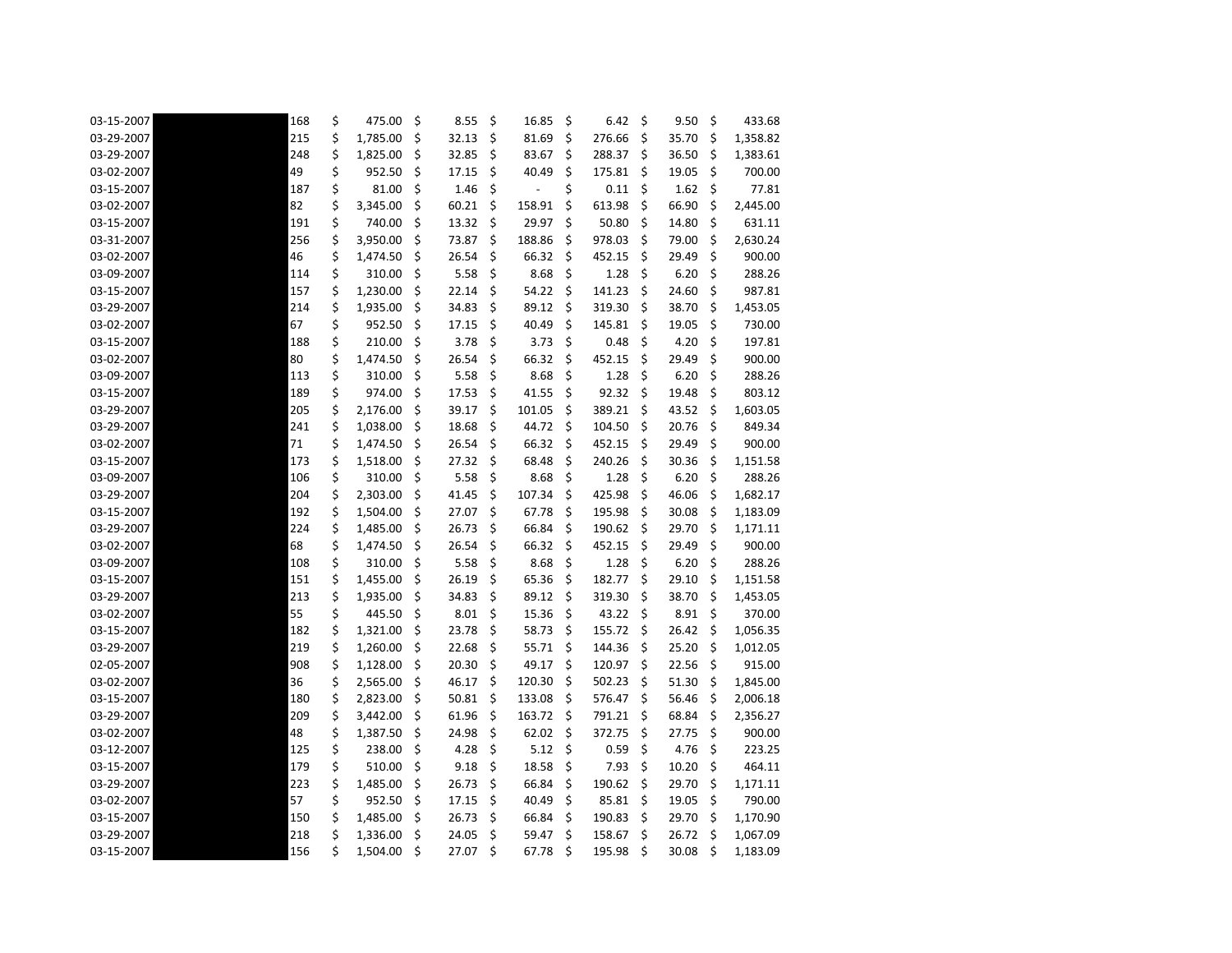| 03-29-2007 | 212 | \$<br>1,935.00 | \$  | 34.83 | \$<br>89.12  | \$      | 319.30   | \$      | 38.70 | \$  | 1,453.05 |
|------------|-----|----------------|-----|-------|--------------|---------|----------|---------|-------|-----|----------|
| 03-12-2007 | 34  | \$<br>4,445.00 | \$  | 83.13 | \$<br>213.36 | \$      | 1,151.90 | \$      | 88.90 | \$  | 2,907.72 |
| 03-20-2007 | 135 | \$<br>4,420.00 | \$  | 82.65 | \$<br>212.13 | \$      | 1,144.65 | \$.     | 88.40 | \$  | 2,892.17 |
| 03-20-2007 | 134 | \$<br>4,000.00 | \$  | 74.80 | \$<br>191.34 | \$      | 997.71   | \$      | 80.00 | \$  | 2,656.15 |
| 04-10-2007 | 236 | \$<br>3,115.00 | \$  | 58.25 | \$<br>147.53 | \$      | 687.13   | \$      | 62.30 | \$  | 2,159.79 |
| 04-10-2007 | 201 | \$<br>4,165.00 | \$  | 77.89 | \$<br>199.50 | \$      | 1,046.76 | \$      | 83.30 | S   | 2,757.55 |
| 03-15-2007 | 143 | \$<br>696.00   | \$. | 12.53 | \$<br>27.79  | $\zeta$ | 41.98    | $\zeta$ | 13.92 | \$  | 599.78   |
| 03-30-2007 | 249 | \$<br>1,350.00 | \$  | 24.30 | \$<br>60.16  | \$      | 160.97   | \$      | 27.00 | \$  | 1,077.57 |
| 03-02-2007 | 58  | \$<br>1,474.50 | \$  | 26.54 | \$<br>66.32  | \$      | 452.15   | \$      | 29.49 | \$  | 900.00   |
| 03-15-2007 | 171 | \$<br>1,518.00 | \$  | 27.32 | \$<br>68.48  | \$      | 240.26   | \$      | 30.36 | \$  | 1,151.58 |
| 03-09-2007 | 111 | \$<br>310.00   | \$  | 5.58  | \$<br>8.68   | \$      | 1.28     | \$      | 6.20  | \$  | 288.26   |
| 03-29-2007 | 237 | \$<br>1,336.00 | \$  | 24.05 | \$<br>59.47  | \$      | 158.67   | $\zeta$ | 26.72 | \$  | 1,067.09 |
| 03-02-2007 | 76  | \$<br>576.00   | \$  | 10.37 | \$<br>21.85  | \$      | 102.26   | \$      | 11.52 | \$  | 430.00   |
| 03-15-2007 | 161 | \$<br>1,216.00 | \$  | 21.89 | \$<br>53.53  | \$      | 494.39   | \$      | 24.32 | \$. | 621.87   |
| 03-29-2007 | 228 | \$<br>1,935.00 | \$  | 34.83 | \$<br>89.12  | \$      | 319.30   | \$      | 38.70 | \$  | 1,453.05 |
| 03-09-2007 | 92  | \$<br>1,230.00 | \$  | 22.14 | \$<br>54.22  | \$      | 123.60   | \$      | 24.60 | \$  | 1,005.44 |
| 03-02-2007 | 64  | \$<br>1,126.00 | \$  | 20.27 | \$<br>49.07  | \$      | 134.14   | \$.     | 22.52 | \$  | 900.00   |
| 03-15-2007 | 169 | \$<br>1,318.47 | \$  | 23.73 | \$<br>58.60  | \$      | 291.26   | \$      | 26.37 | \$  | 918.51   |
| 03-15-2007 | 169 | \$<br>439.00   | \$  | 7.90  | \$<br>15.07  | \$      | 3.25     | $\zeta$ | 8.78  | \$  | 404.00   |
| 03-29-2007 | 207 | \$<br>2,833.00 | \$  | 50.99 | \$<br>133.57 | \$      | 579.37   | \$      | 56.66 | \$  | 2,012.41 |
| 03-02-2007 | 42  | \$<br>1,474.50 | \$  | 26.54 | \$<br>66.32  | \$      | 452.15   | \$      | 29.49 | \$  | 900.00   |
| 03-09-2007 | 102 | \$<br>310.00   | \$  | 5.58  | \$<br>8.68   | \$      | 1.28     | \$      | 6.20  | \$  | 288.26   |
| 03-15-2007 | 149 | \$<br>1,455.00 | \$  | 26.19 | \$<br>65.36  | \$      | 182.77   | Ŝ.      | 29.10 | \$  | 1,151.58 |
| 03-29-2007 | 226 | \$<br>2,417.00 | \$  | 43.51 | \$<br>112.98 | \$      | 459.12   | \$      | 48.34 | \$  | 1,753.05 |
| 03-02-2007 | 56  | \$<br>1,474.50 | \$  | 26.54 | \$<br>66.32  | \$      | 452.15   | \$      | 29.49 | \$  | 900.00   |
| 03-15-2007 | 172 | \$<br>2,480.00 | \$  | 44.64 | \$<br>116.10 | \$      | 379.12   | $\zeta$ | 49.60 | \$  | 1,890.54 |
| 03-09-2007 | 105 | \$<br>310.00   | \$  | 5.58  | \$<br>8.68   | \$      | 1.28     | \$      | 6.20  | \$  | 288.26   |
| 03-29-2007 | 234 | \$<br>1,260.00 | \$  | 22.68 | \$<br>55.71  | \$      | 144.36   | \$      | 25.20 | \$  | 1,012.05 |
| 03-15-2007 | 141 | \$<br>2,616.00 | \$  | 47.09 | \$<br>122.83 | \$      | 516.77   | \$      | 52.32 | \$. | 1,876.99 |
| 03-29-2007 | 244 | \$<br>2,379.00 | \$  | 42.82 | \$<br>111.10 | \$      | 448.10   | \$      | 47.58 | \$  | 1,729.40 |
| 03-15-2007 | 147 | \$<br>663.00   | \$  | 11.93 | \$<br>26.16  | \$      | 36.15    | \$      | 13.26 | \$  | 575.50   |
| 03-29-2007 | 221 | \$<br>2,445.00 | \$  | 44.01 | \$<br>114.36 | \$      | 467.30   | \$      | 48.90 | \$  | 1,770.43 |
| 03-02-2007 | 78  | \$<br>1,050.00 | \$  | 18.90 | \$<br>45.31  | $\zeta$ | 164.79   | $\zeta$ | 21.00 | \$  | 800.00   |
| 03-02-2007 | 60  | \$<br>1,305.00 | \$  | 23.49 | \$<br>57.93  | $\zeta$ | 297.48   | \$      | 26.10 | \$  | 900.00   |
| 03-15-2007 | 163 | \$<br>1,518.00 | \$  | 27.32 | \$<br>68.48  | \$      | 240.26   | \$      | 30.36 | \$  | 1,151.58 |
| 03-12-2007 | 129 | \$<br>307.00   | \$  | 5.53  | \$<br>8.53   | \$      | 0.56     | \$      | 6.14  | \$  | 286.24   |
| 03-29-2007 | 229 | \$<br>1,935.00 | \$  | 34.83 | \$<br>89.12  | \$      | 319.30   | \$      | 38.70 | \$  | 1,453.05 |
| 03-15-2007 | 158 | \$<br>300.00   | \$  | 5.40  | \$<br>8.19   | $\zeta$ | 0.10     | $\zeta$ | 6.00  | \$  | 280.31   |
| 03-29-2007 | 242 | \$<br>1,336.00 | \$  | 24.05 | \$<br>59.47  | \$      | 158.67   | \$      | 26.72 | \$  | 1,067.09 |
| 03-02-2007 | 40  | \$<br>1,474.50 | \$  | 26.54 | \$<br>66.32  | $\zeta$ | 452.15   | \$      | 29.49 | \$  | 900.00   |
| 03-09-2007 | 100 | \$<br>310.00   | \$  | 5.58  | \$<br>8.68   | \$      | 1.28     | \$      | 6.20  | \$  | 288.26   |
| 03-15-2007 | 183 | \$<br>1,455.00 | \$. | 26.19 | \$<br>65.36  | \$      | 182.77   | \$      | 29.10 | \$  | 1,151.58 |
| 03-02-2007 | 72  | \$<br>1,474.50 | \$  | 26.54 | \$<br>66.32  | $\zeta$ | 452.15   | $\zeta$ | 29.49 | \$  | 900.00   |
| 03-15-2007 | 174 | \$<br>1,350.00 | \$  | 24.30 | \$<br>60.16  | \$      | 202.36   | $\zeta$ | 27.00 | \$  | 1,036.18 |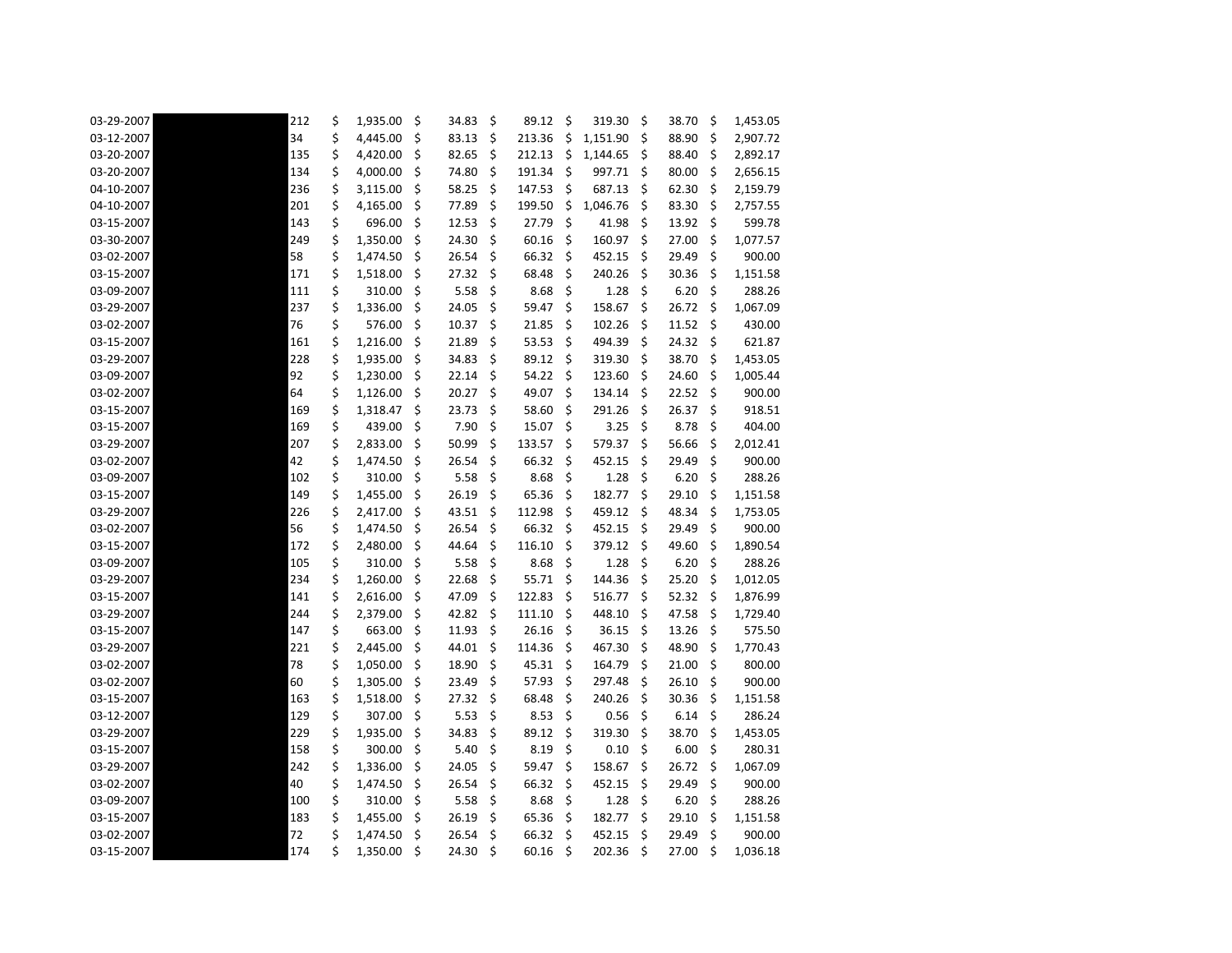| 03-09-2007                                            | 94  | Ś. | $310.00 \quad $$                      |    | $5.58 \quad $$ |    | $8.68 \quad $$ |   | $1.28 \quad$ \$ |    | $6.20 \quad$ \$ |    | 288.26       |
|-------------------------------------------------------|-----|----|---------------------------------------|----|----------------|----|----------------|---|-----------------|----|-----------------|----|--------------|
| 03-29-2007                                            | 225 |    | 1,485.00                              | S. | 26.73          | S. | 66.84 \$       |   | 190.62          | S. | 29.70           | -S | 1,171.11     |
| <b>TOTALS</b>                                         |     |    | \$254,965.22                          | \$ | 4,611.34       |    | \$11,457.30    |   | \$47,273.83     |    | \$ 5,099.31     |    | \$186,523.45 |
| <b>Employer Portion</b>                               |     |    |                                       |    | \$6,455.88     |    | \$11,457.30    | S |                 | S  |                 |    |              |
|                                                       |     |    | \$254,965.22                          |    | \$11,067.22    |    | \$22,914.60    |   | \$47,273.83     |    | \$5,099.31      |    | \$186,523.45 |
|                                                       |     |    |                                       |    | acct 2180      |    | acct 2185      |   | acct 2190       |    |                 |    |              |
| Reconciliation With Simply Accounting General Ledger: |     |    |                                       |    |                |    |                |   |                 |    |                 |    |              |
| account 5415 (wages and salaries)                     |     |    | \$251,090.72                          |    |                |    |                |   |                 |    |                 |    |              |
| account 5430 (wages missing info)                     |     |    | 20,145.00                             |    |                |    |                |   |                 |    |                 |    |              |
| less wages paid by HTO                                |     |    | (16, 270.50)                          |    |                |    |                |   |                 |    |                 |    |              |
|                                                       |     |    | $$254,965.22$ agrees to above summary |    |                |    |                |   |                 |    |                 |    |              |
| add 2% for casual wages (no T4)                       |     |    |                                       |    |                |    |                |   |                 |    |                 |    |              |
| account 5420 \$3600                                   |     |    |                                       |    |                |    |                |   |                 |    | 72.00           |    |              |
|                                                       |     |    |                                       |    |                |    |                |   |                 |    | \$5,171.31      |    |              |

**acct 2175**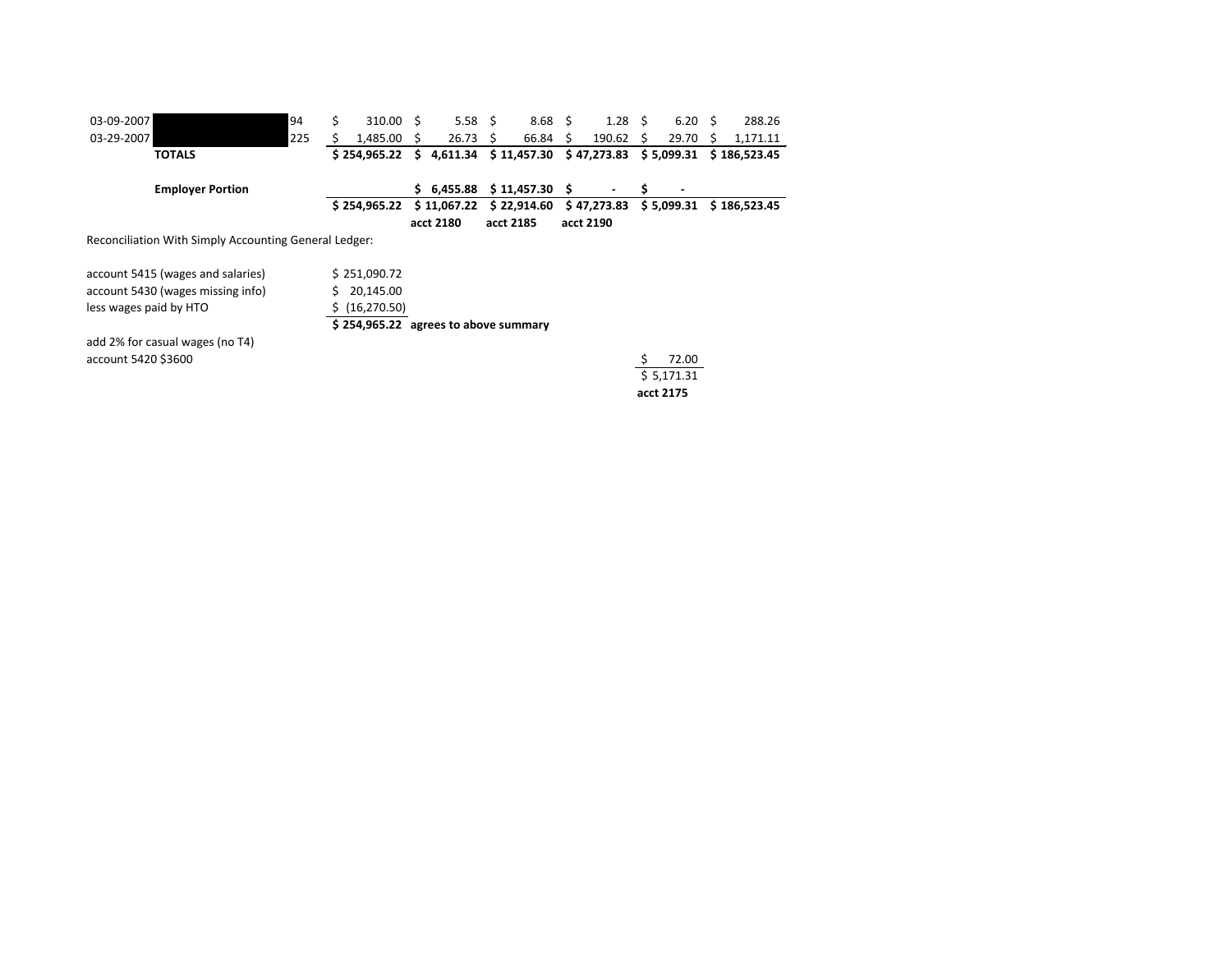Timesheets that have not been paid

| Date   | Employee                |     | Gross       |                     | EI                 |                     | <b>CPP</b>      |         | TAX        |                     | <b>NU</b> |                     | Net Chq              |     | Skidoo Rental |    | Owing       |
|--------|-------------------------|-----|-------------|---------------------|--------------------|---------------------|-----------------|---------|------------|---------------------|-----------|---------------------|----------------------|-----|---------------|----|-------------|
| 20-Apr |                         |     | \$1,400.00  |                     | \$25.50\$          |                     | $62.64 \quad $$ |         | 169.71     | S.                  | 28.00     | S.                  | 1.114.15             | S.  | 525.00        | S. | 1,639.15    |
| 20-Apr |                         | \$. | 1,400.00    |                     | \$25.50\$          |                     | 62.64           | - \$    | 169.71     | $\mathsf{S}$        | 28.00     | $\ddot{\mathsf{S}}$ | 1,114.15             | \$  | 525.00        | S. | 1,639.15    |
| 20-Apr |                         |     | \$3,997.00  | \$                  | 71.95              | Ŝ.                  | 119.19          | \$      | 985.04     |                     | \$79.94   | \$                  | 2,740.88             | \$  |               | Ś. | 2,740.88    |
| 20-Apr |                         |     | \$1,400.00  |                     | \$25.50\$          |                     | 62.64           | - \$    | 169.71     | $\ddot{\mathsf{S}}$ | 28.00     | - S                 | 1.114.15             | \$. | 525.00        | S. | 1,639.15    |
| 20-Apr |                         |     | \$1,400.00  |                     | \$25.50\$          |                     | 62.64           | $\zeta$ | 169.71     | S.                  | 28.00     | -\$                 | 1,114.15             | \$. | 525.00        | S. | 1,639.15    |
| 20-Apr |                         | S.  | 1,400.00    |                     | \$25.50\$          |                     | 62.64           | - \$    | 169.71     | S.                  | 28.00     | \$                  | 1,114.15             | \$  | 525.00        | S. | 1,639.15    |
| 20-Apr |                         |     | \$1,400.00  | $\ddot{\mathsf{S}}$ | $25.50\frac{2}{3}$ |                     | 62.64           | S.      | 169.71     | \$.                 | 28.00     | \$.                 | 1.114.15             | \$  |               | Ś. | 1,114.15    |
| 20-Apr |                         |     | \$1,600.00  | $\ddot{\mathsf{s}}$ | $28.80\frac{1}{2}$ |                     | 72.54           | \$      | 222.44     | \$.                 | 32.00     | -\$                 | 1,244.22             | \$  | $525.00$ \$   |    | 1,769.22    |
|        |                         |     |             |                     |                    |                     |                 |         |            |                     |           |                     |                      |     |               |    |             |
|        |                         |     | \$13,997.00 |                     | \$253.75           | $\ddot{\mathsf{S}}$ | 567.57          |         | \$2,225.74 |                     |           |                     | \$279.94 \$10,670.00 | S.  | 3,150.00      |    | \$13,820.00 |
|        | <b>Employer Portion</b> |     |             |                     | \$355.25           | S                   | 567.57          |         |            |                     |           |                     |                      |     |               |    |             |
|        |                         |     |             |                     |                    |                     |                 |         |            |                     |           |                     |                      |     |               |    |             |

\$ 13,997.00 \$ 609.00 \$ 1,135.14 \$ 2,225.74 \$ 279.94 \$ 10,670.00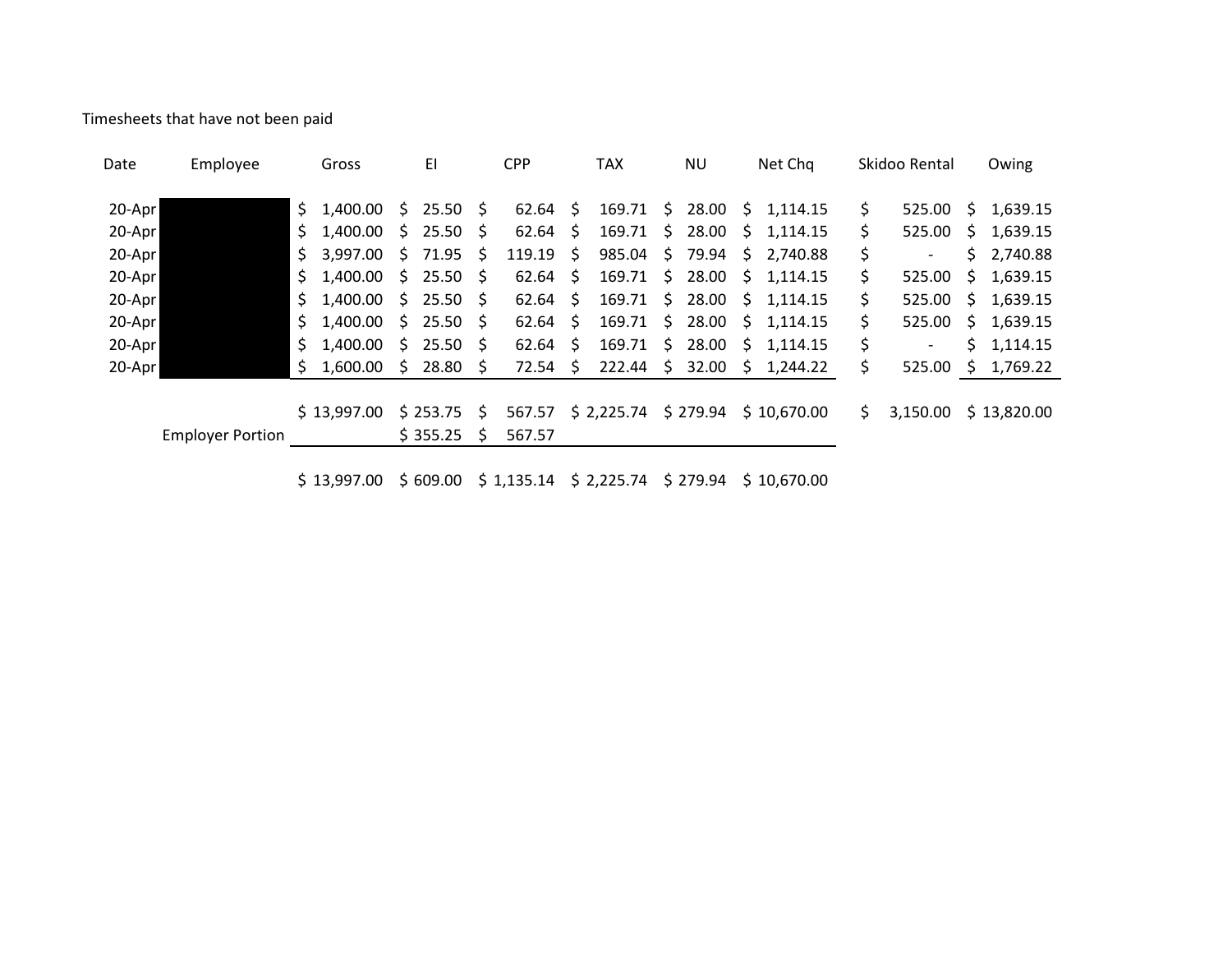## **Coral Harbour Caribou harvest**

| <b>Date</b> | <b>Employee</b> | Chq # |    | <b>Gross</b> |    | EI    |     | <b>CPP</b> |     | Tax        |     | <b>NU</b>    |         | <b>Net Chq</b> |
|-------------|-----------------|-------|----|--------------|----|-------|-----|------------|-----|------------|-----|--------------|---------|----------------|
| 03-09-2007  |                 | 93    | \$ | 1,020.00     | \$ | 18.36 | \$  | 43.83      | \$  | 90.40      | \$  | 20.40        | \$      | 847.01         |
| 03-15-2007  |                 | 139   | \$ | 1,120.00     | \$ | 20.16 | \$  | 48.78      | \$  | 134.90     | \$  | 22.40        | \$      | 893.76         |
| 03-29-2007  |                 | 247   | \$ | 1,210.00     | \$ | 21.78 | \$  | 53.23      | \$. | 135.33     | \$. | 24.20        | \$      | 975.46         |
| 03-02-2007  |                 | 41    | \$ | 1,474.50     | \$ | 26.54 | \$  | 66.32      | \$  | 452.15     | \$. | 29.49        | \$      | 900.00         |
| 03-09-2007  |                 | 101   | \$ | 310.00       | \$ | 5.58  | \$  | 8.68       | \$  | 1.28       | \$  | 6.20         | \$      | 288.26         |
| 03-15-2007  |                 | 154   | \$ | 1,065.00     | \$ | 19.17 | \$  | 46.05      | \$  | 110.04     | \$  | 21.30        | \$      | 868.44         |
| 03-29-2007  |                 | 202   | \$ | 2,075.00     | \$ | 37.35 | \$  | 96.05      | \$  | 361.92     | \$. | 41.50        | \$      | 1,538.18       |
| 03-02-2007  |                 | 47    | \$ | 1,474.50     | \$ | 26.54 | \$  | 66.32      | \$  | 452.15     | \$  | 29.49        | \$      | 900.00         |
| 03-09-2007  |                 | 115   | \$ | 310.00       | \$ | 5.58  | \$  | 8.68       | \$  | 1.28       | \$  | 6.20         | \$      | 288.26         |
| 03-15-2007  |                 | 166   | Ś  | 1,455.00     | \$ | 26.19 | \$  | 65.36      | \$  | 182.77     | \$  | 29.10        | \$      | 1,151.58       |
| 03-29-2007  |                 | 235   | \$ | 1,935.00     | \$ | 34.83 | \$  | 89.12      | \$  | 319.30     | \$. | 38.70        | \$      | 1,453.05       |
| 03-02-2007  |                 | 54    | \$ | 1,474.50     | \$ | 26.54 | \$  | 66.32      | \$  | 452.15     | \$  | 29.49        | \$      | 900.00         |
| 03-09-2007  |                 | 110   | \$ | 310.00       | \$ | 5.58  | \$  | 8.68       | \$  | 1.28       | \$  | 6.20         | \$      | 288.26         |
| 03-15-2007  |                 | 177   |    | 850.00       | \$ | 15.30 | \$  | 35.41      | \$. | 71.03      | Š.  | 17.00        | \$      | 711.26         |
| 03-02-2007  |                 | 39    | \$ | 1,474.50     | \$ | 26.54 | \$  | 66.32      | \$  | 452.15     | .S  | 29.49        | \$      | 900.00         |
| 03-09-2007  |                 | 99    |    | 310.00       | \$ | 5.58  | \$  | 8.68       | \$  | 1.28       | \$. | 6.20         | \$      | 288.26         |
| 03-15-2007  |                 | 176   | \$ | 1,455.00     | \$ | 26.19 | \$  | 65.36      | \$  | 182.77     | \$  | 29.10        | \$      | 1,151.58       |
| 03-29-2007  |                 | 243   |    | 1,040.00     | \$ | 18.72 | \$  | 44.82      | \$  | 106.32     | .S  | 20.80        | \$      | 849.34         |
| 03-02-2007  |                 | 61    |    | 2,355.00     | \$ | 42.39 | \$  | 109.91     | \$  | 355.60     | \$. | 47.10        | \$      | 1,800.00       |
| 03-15-2007  |                 | 165   |    | 2,655.00     | \$ | 47.49 | \$  | 124.76     | \$  | 529.82     | \$. | 53.10        | \$      | 1,899.83       |
| 03-29-2007  |                 | 232   | Ś  | 1,865.00     | \$ | 33.57 | \$  | 85.65      | \$  | 299.86     | \$  | 37.30        | Ŝ       | 1,408.62       |
| 03-29-2007  |                 | 216   | \$ | 1,640.00     | \$ | 29.52 | \$  | 74.52      | \$. | 235.42     | \$. | 32.80        | \$      | 1,267.74       |
| 03-02-2007  |                 | 43    | \$ | 1,474.50     | \$ | 26.54 | \$  | 66.32      | \$  | 452.15     | \$  | 29.49        | \$      | 900.00         |
| 03-15-2007  |                 | 162   | \$ | 480.00       | \$ | 8.64  | \$  | 17.10      | \$  | 10.98      | \$  | 9.60         | \$      | 433.68         |
| 03-15-2007  |                 | 185   | \$ | 1,518.00     | \$ | 27.32 | \$  | 68.48      | \$  | 240.26     | \$. | 30.36        | \$      | 1,151.58       |
| 03-09-2007  |                 | 103   | \$ | 310.00       | \$ | 5.58  | \$  | 8.68       | \$  | 1.28       | \$. | 6.20         | \$      | 288.26         |
| 03-29-2007  |                 | 203   |    | 2,785.00     | \$ | 50.13 | \$  | 131.19     | \$  | 568.36     | \$  | 55.70        | \$      | 1,979.62       |
| 03-02-2007  |                 | 38    | \$ | 1,435.00     | \$ | 25.83 | \$  | 64.37      | \$  | 416.10     | \$. | 28.70        | \$      | 900.00         |
| 03-15-2007  |                 | 146   |    | 1,080.00     | \$ | 19.44 | \$  | 46.80      | \$  | 150.50     | Š.  | 21.60        | \$      | 841.66         |
| 03-12-2007  |                 | 124   |    | 280.00       |    | 5.04  | \$  | 7.20       | \$  | 3.91       | \$  | 5.60         | \$      | 258.25         |
| 03-29-2007  |                 | 227   | \$ | 4,445.00     | \$ | 80.01 | \$  | 213.36     |     | \$1,142.67 | \$  | 88.90        | - \$    | 2,920.06       |
| 03-15-2007  |                 | 142   | \$ | 4,475.00     | \$ | 83.68 | -\$ | 214.85     | \$  | 1,163.61   | \$. | 89.50        | \$      | 2,923.36       |
| 03-02-2007  |                 | 62    | \$ | 952.50       | \$ | 17.15 | -\$ | 40.49      | \$  | 95.81      | -S  | 19.05        | $\zeta$ | 780.00         |
| 03-12-2007  |                 | 128   | \$ | 17.75        | \$ | 0.32  | \$  |            | \$  | 0.21       | -Ş  | 0.36         | $\zeta$ | 16.86          |
| 03-15-2007  |                 | 153   |    | 1,245.00     | \$ | 22.41 | \$  | 54.96      | \$  | 144.51     | .S  | 24.90        | \$      | 998.22         |
| 03-29-2007  |                 | 222   | \$ | 740.00       | \$ | 13.32 | -S  | 29.97      | \$. | 52.52      | -S  | 14.80        | \$      | 629.39         |
| 03-02-2007  |                 | 65    | \$ | 291.00       | \$ | 5.24  | -\$ | 7.74       | -Ş  | 22.20      | S   | 5.82         | \$      | 250.00         |
| 03-29-2007  |                 | 210   |    | 485.00       | \$ | 8.73  | \$  | 17.34      | \$  | 5.58       | \$. | 9.70         | \$      | 443.65         |
| 03-02-2007  |                 | 45    |    | 1,474.50     | S  | 26.54 | -\$ | 66.32      | -Ş  | 452.15     | S   | 29.49        | \$      | 900.00         |
| 03-15-2007  |                 | 178   |    | 1,518.00     | \$ | 27.32 | -\$ | 68.48      | \$. | 268.88     | -S  | 30.36        | S       | 1,122.96       |
| 03-09-2007  |                 | 95    | \$ | 310.00       | \$ | 5.58  | -\$ | 8.68       | -\$ | 1.28       | -S  | 6.20         | \$      | 288.26         |
| 03-10-2007  |                 | 121   |    | 1,460.00     | \$ | 26.28 | \$  | 65.61      | -Ş  | 184.39     | -S  | 29.20        | \$      | 1,154.52       |
| 03-29-2007  |                 | 220   |    | 1,225.00     | S  | 22.05 | \$  | 53.97      | \$. | 139.10     | S   | 24.50        | \$      | 985.38         |
| 03-15-2007  |                 | 138   | \$ | 410.00       | Ś  | 7.38  | -\$ | 13.63      | -Ş  | 25.55      | -S  | 8.20         | -S      | 355.24         |
| 03-29-2007  |                 | 246   |    | 1,570.00     | S  | 28.26 | -S  | 71.05      | -S  | 215.64     | -S  | 31.40        | S       | 1,223.65       |
| 03-02-2007  |                 | 66    |    | 676.50       | \$ | 12.18 | -\$ | 26.82      | \$. | 123.97     | S   | 13.53        | -\$     | 500.00         |
| 03-13-2007  |                 | 133   | \$ | 905.00       | \$ | 16.29 | -\$ | 38.13      | \$  | 81.49      | -Ş  | $18.10 \div$ |         | 750.99         |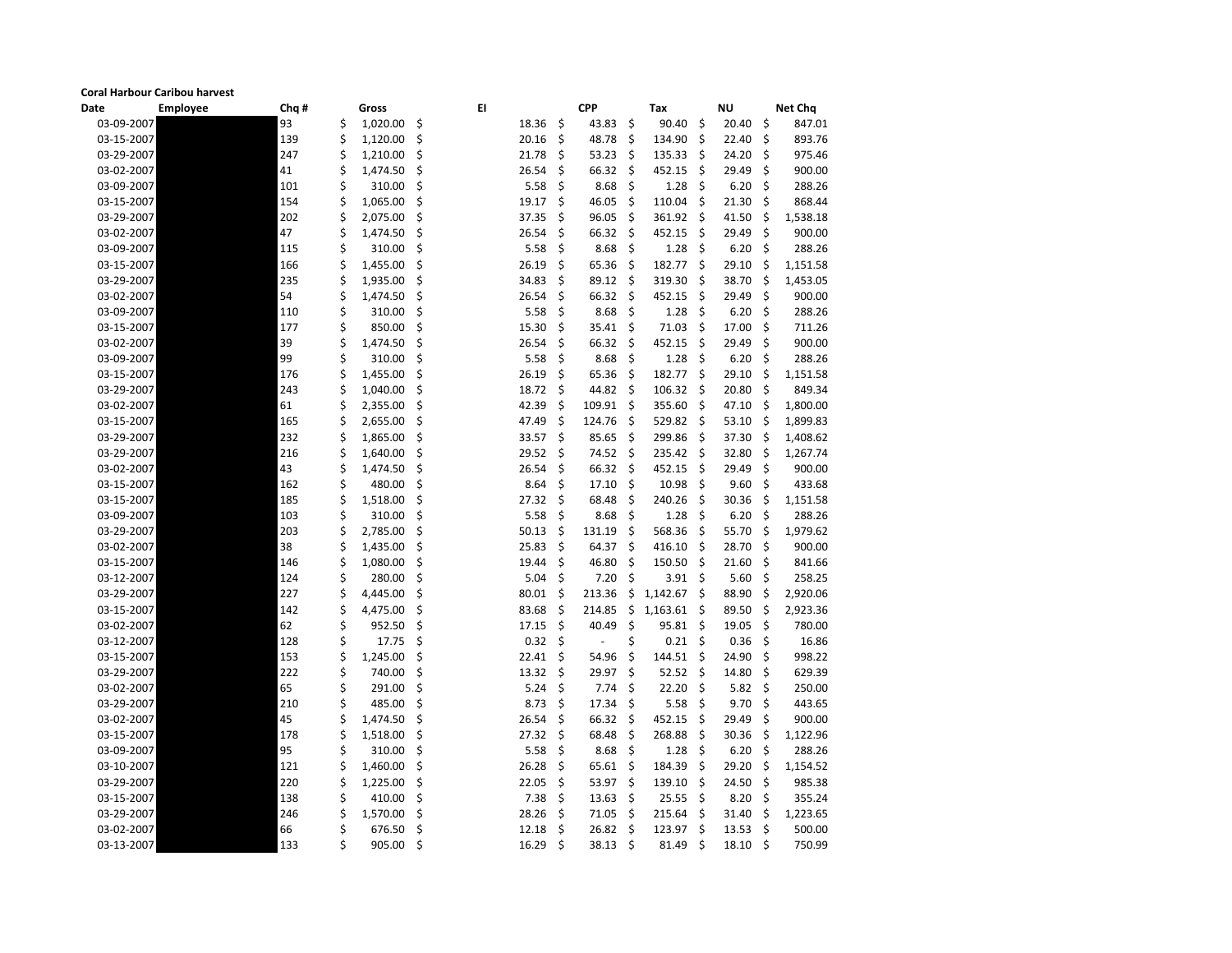| 03-29-2007 | 233 | \$<br>1,260.00 | \$ | 22.68  | \$  | 55.71                    | \$ | 144.36   | \$  | 25.20  | \$   | 1,012.05 |
|------------|-----|----------------|----|--------|-----|--------------------------|----|----------|-----|--------|------|----------|
| 03-02-2007 | 69  | \$<br>1,474.50 | \$ | 26.54  | \$  | 66.32                    | \$ | 452.15   | S.  | 29.49  | \$   | 900.00   |
| 03-09-2007 | 107 | \$<br>310.00   | \$ | 5.58   | \$  | 8.68                     | \$ | 1.28     | -\$ | 6.20   | \$   | 288.26   |
| 03-15-2007 | 186 | 1,455.00       | \$ | 26.19  | \$  | 65.36                    | \$ | 182.77   | \$  | 29.10  | \$   | 1,151.58 |
| 03-29-2007 | 239 | 1,040.00       | \$ | 18.72  | \$  | 44.82                    | \$ | 106.32   | -\$ | 20.80  | \$   | 849.34   |
| 03-15-2007 | 155 | \$<br>7,200.00 | \$ | 129.60 | \$  | 349.74                   | \$ | 1,205.42 | -S  | 144.00 | \$   | 5,371.24 |
| 03-30-2007 | 250 | 5,870.00       | \$ | 105.66 | \$  | 283.90                   | \$ | 1,708.02 | \$  | 117.40 | \$   | 3,655.02 |
| 03-02-2007 | 37  | \$<br>1,474.50 | \$ | 26.54  | \$  | 66.32                    | \$ | 452.15   | \$  | 29.49  | \$   | 900.00   |
| 03-15-2007 | 170 | \$<br>1,518.00 | \$ | 27.32  | \$  | 68.48                    | \$ | 240.26   | \$  | 30.36  | \$   | 1,151.58 |
| 03-09-2007 | 98  | 310.00         | \$ | 5.58   | \$  | 8.68                     | \$ | 1.28     | -\$ | 6.20   | \$   | 288.26   |
| 03-31-2007 | 255 | \$<br>1,650.00 | \$ | 29.70  | \$  | 75.01                    | \$ | 238.76   | \$  | 33.00  | \$   | 1,273.53 |
| 03-02-2007 | 44  | 1,474.50       | \$ | 26.54  | \$  | 66.32                    | \$ | 452.15   | Ŝ.  | 29.49  | \$   | 900.00   |
| 03-09-2007 | 112 | 310.00         | \$ | 5.58   | \$  | 8.68                     | \$ | 1.28     | \$  | 6.20   | \$   | 288.26   |
| 03-15-2007 | 159 | \$<br>1,045.00 | \$ | 18.81  | \$  | 45.06                    | \$ | 106.11   | \$  | 20.90  | \$   | 854.12   |
| 03-02-2007 | 73  | 753.00         | \$ | 13.55  | \$  | 30.61                    | \$ | 193.78   | \$  | 15.06  | \$   | 500.00   |
| 03-12-2007 | 127 | 155.00         | \$ | 2.79   | \$  | 1.01                     | \$ | 0.91     | \$  | 3.10   | \$   | 147.19   |
| 03-15-2007 | 148 | \$<br>3,265.00 | \$ | 61.06  | \$  | 154.95                   | \$ | 737.97   | Ŝ.  | 65.30  | -\$  | 2,245.72 |
| 03-02-2007 | 63  | 2,655.00       | \$ | 47.79  | \$  | 124.76                   | \$ | 429.35   | -S  | 53.10  | \$   | 2,000.00 |
| 03-29-2007 | 211 | \$<br>2,640.00 | \$ | 47.52  | \$  | 124.02                   | \$ | 526.01   | -\$ | 52.80  | \$   | 1,889.65 |
| 03-15-2007 | 144 | 615.00         | \$ | 11.07  | \$  | 23.78                    | \$ | 65.25    | Ŝ.  | 12.30  | \$   | 502.60   |
| 03-29-2007 | 245 | \$<br>1,110.00 | \$ | 19.98  | \$  | 48.28                    | \$ | 118.34   | -\$ | 22.20  | \$   | 901.20   |
| 03-15-2007 | 137 | \$<br>1,760.00 | \$ | 31.68  | \$  | 80.46                    | \$ | 269.31   | -\$ | 35.20  | -\$  | 1,343.35 |
| 03-29-2007 | 208 | 2,640.00       | \$ | 47.52  | \$  | 124.02                   | \$ | 523.68   | Ŝ.  | 52.80  | -\$  | 1,891.98 |
| 03-02-2007 | 77  | 2,355.00       | \$ | 42.39  | \$  | 109.91                   | \$ | 355.60   | -\$ | 47.10  | \$   | 1,800.00 |
| 03-15-2007 | 175 | \$<br>2,655.00 | \$ | 47.79  | \$  | 124.76                   | \$ | 529.52   | -\$ | 53.10  | -\$  | 1,899.83 |
| 03-29-2007 | 232 | \$<br>2,100.00 | \$ | 37.80  | \$  | 97.29                    | \$ | 368.55   | \$. | 42.00  | \$   | 1,554.36 |
| 03-02-2007 | 50  | 1,474.50       | \$ | 26.54  | \$  | 66.32                    | \$ | 452.15   | -\$ | 29.49  | \$   | 900.00   |
| 03-09-2007 | 96  | \$<br>310.00   | \$ | 5.58   | \$  | 8.68                     | \$ | 1.28     | \$  | 6.20   | \$   | 288.26   |
| 03-15-2007 | 160 | 1,290.00       | \$ | 23.22  | \$  | 57.19                    | \$ | 152.38   | \$  | 25.80  | \$   | 1,031.41 |
| 03-29-2007 | 238 | \$<br>1,340.00 | \$ | 24.12  | \$  | 59.67                    | \$ | 162.32   | -\$ | 26.80  | \$   | 1,067.09 |
| 03-02-2007 | 53  | 1,474.50       | \$ | 26.54  | \$  | 66.32                    | \$ | 452.15   | Ŝ.  | 29.49  | \$   | 900.00   |
| 03-15-2007 | 184 | 300.00         |    | 5.40   | \$  | 8.19                     | \$ | 6.00%    |     | 6.00%  |      | 274.41   |
| 03-09-2007 | 97  | \$<br>310.00   | \$ | 5.58   | \$  | 8.68                     | \$ | 1.28     | \$  | 6.20   | \$   | 288.26   |
| 03-29-2007 | 206 | \$<br>126.00   | \$ | 2.27   | \$  | $\overline{\phantom{a}}$ | \$ |          | \$  | 2.52   | \$   | 121.21   |
| 03-02-2007 | 70  | 1,474.50       | \$ | 26.54  | \$  | 66.32                    | \$ | 452.15   | .S  | 29.49  | \$   | 900.00   |
| 03-09-2007 | 104 | \$<br>310.00   | \$ | 5.58   | S   | 8.68                     | -Ş | 1.28     | -S  | 6.20   | -Ş   | 288.26   |
| 03-15-2007 | 167 | \$<br>1,455.00 | \$ | 26.19  | \$  | 65.36                    | \$ | 182.77   | -\$ | 29.10  | \$   | 1,151.58 |
| 03-29-2007 | 217 | 1,485.00       | Ş  | 26.73  | \$  | 66.84                    | \$ | 190.62   | -Ş  | 29.70  | \$   | 1,171.11 |
| 03-15-2007 | 140 | 1,390.00       | \$ | 25.02  | S   | 62.14                    | \$ | 202.16   | -S  | 27.80  | S    | 1,072.88 |
| 03-15-2007 | 140 | \$<br>124.00   | \$ | 2.23   | \$  |                          | \$ | 0.09     | -S  | 2.48   | -\$  | 119.20   |
| 03-15-2007 | 168 | \$<br>475.00   | \$ | 8.55   | \$  | 16.85                    | \$ | 6.42     | -Ş  | 9.50   | \$   | 433.68   |
| 03-29-2007 | 215 | \$<br>1,785.00 | \$ | 32.13  | S   | 81.69                    | S  | 276.66   | -S  | 35.70  | -Ş   | 1,358.82 |
| 03-29-2007 | 248 | 1,825.00       | \$ | 32.85  | \$  | 83.67                    | \$ | 288.37   | -\$ | 36.50  | \$   | 1,383.61 |
| 03-02-2007 | 49  | \$<br>952.50   | \$ | 17.15  | \$  | 40.49                    | \$ | 175.81   | -S  | 19.05  | \$   | 700.00   |
| 03-15-2007 | 187 | 81.00          | \$ | 1.46   | \$  |                          | \$ | 0.11     | \$  | 1.62   | \$   | 77.81    |
| 03-02-2007 | 82  | 3,345.00       | \$ | 60.21  | Ş   | 158.91                   | Ş  | 613.98   | -S  | 66.90  | -Ş   | 2,445.00 |
| 03-15-2007 | 191 | \$<br>740.00   | \$ | 13.32  | \$. | 29.97                    | S  | 50.80    | -S  | 14.80  | \$   | 631.11   |
| 03-31-2007 | 256 | \$<br>3,950.00 | \$ | 73.87  | \$  | 188.86                   | \$ | 978.03   | -S  | 79.00  | \$   | 2,630.24 |
| 03-02-2007 | 46  | \$<br>1,474.50 | \$ | 26.54  | \$  | 66.32                    | \$ | 452.15   | -\$ | 29.49  | - \$ | 900.00   |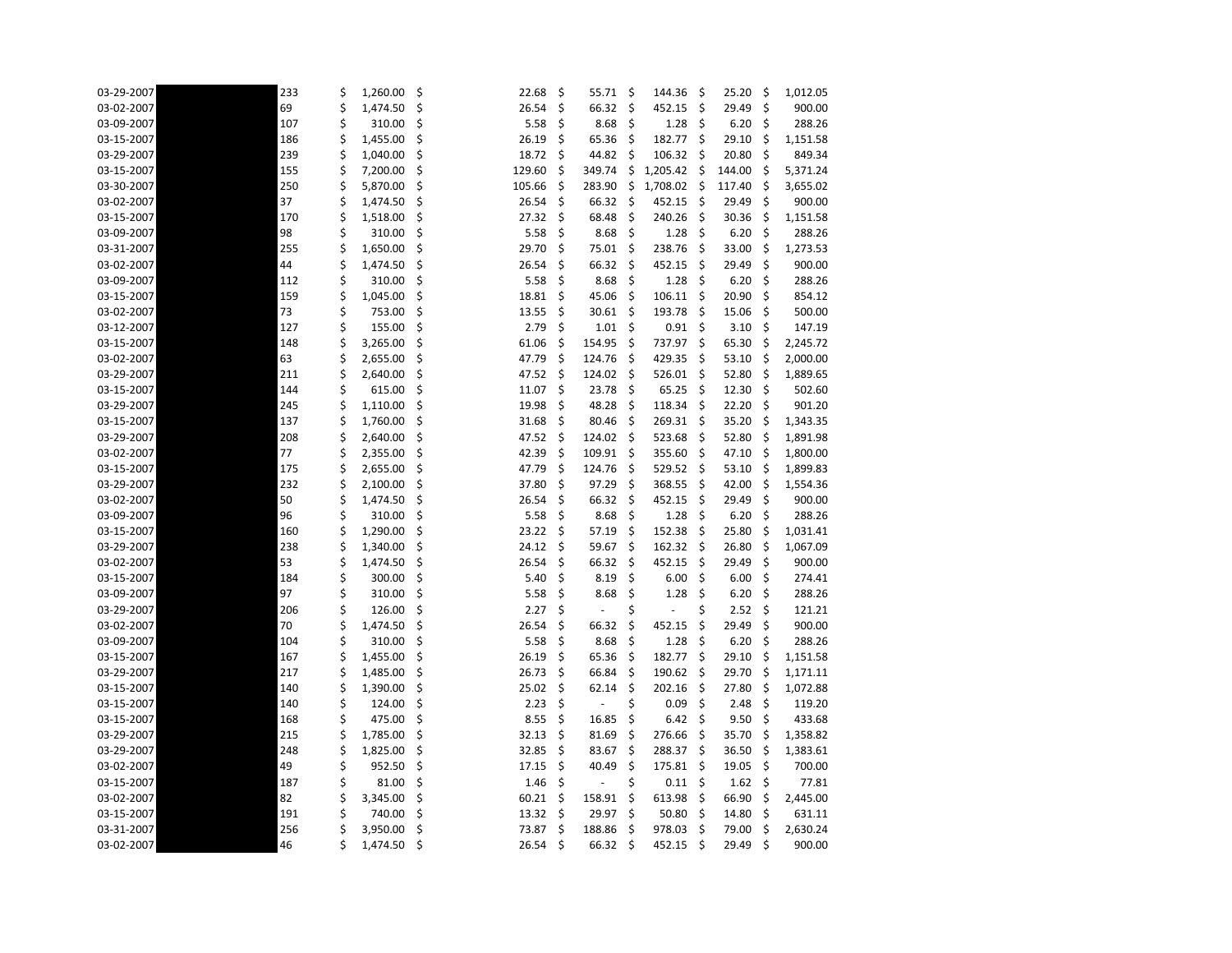| 03-09-2007 | 114 | \$<br>310.00   | \$  | 5.58  | \$ | 8.68   | \$  | 1.28     | \$  | 6.20            | \$  | 288.26   |
|------------|-----|----------------|-----|-------|----|--------|-----|----------|-----|-----------------|-----|----------|
| 03-15-2007 | 157 | \$<br>1,230.00 | \$  | 22.14 | \$ | 54.22  | \$  | 141.23   | Ŝ.  | 24.60           | \$  | 987.81   |
| 03-29-2007 | 214 | \$<br>1,935.00 | \$  | 34.83 | \$ | 89.12  | \$  | 319.30   | \$  | 38.70           | \$  | 1,453.05 |
| 03-02-2007 | 67  | 952.50         | \$  | 17.15 | \$ | 40.49  | \$  | 145.81   | -S  | 19.05           | \$  | 730.00   |
| 03-15-2007 | 188 | 210.00         | \$  | 3.78  | \$ | 3.73   | \$  | 0.48     | \$  | 4.20            | \$  | 197.81   |
| 03-02-2007 | 80  | \$<br>1,474.50 | \$  | 26.54 | \$ | 66.32  | \$  | 452.15   | \$  | 29.49           | \$  | 900.00   |
| 03-09-2007 | 113 | 310.00         | \$  | 5.58  | \$ | 8.68   | \$  | 1.28     | \$  | 6.20            | \$  | 288.26   |
| 03-15-2007 | 189 | 974.00         | \$  | 17.53 | \$ | 41.55  | \$  | 92.32    | \$  | 19.48           | \$  | 803.12   |
| 03-29-2007 | 205 | \$<br>2,176.00 | \$  | 39.17 | \$ | 101.05 | \$  | 389.21   | \$  | 43.52           | \$  | 1,603.05 |
| 03-29-2007 | 241 | \$<br>1,038.00 | \$  | 18.68 | \$ | 44.72  | \$  | 104.50   | -\$ | 20.76           | \$  | 849.34   |
| 03-02-2007 | 71  | \$<br>1,474.50 | \$  | 26.54 | \$ | 66.32  | \$  | 452.15   | -\$ | 29.49           | \$  | 900.00   |
| 03-15-2007 | 173 | 1,518.00       | \$  | 27.32 | \$ | 68.48  | \$  | 240.26   | -S  | 30.36           | \$  | 1,151.58 |
| 03-09-2007 | 106 | \$<br>310.00   | \$  | 5.58  | \$ | 8.68   | \$  | 1.28     | \$  | 6.20            | \$  | 288.26   |
| 03-29-2007 | 204 | \$<br>2,303.00 | \$  | 41.45 | \$ | 107.34 | \$  | 425.98   | \$  | 46.06           | \$  | 1,682.17 |
| 03-15-2007 | 192 | 1,504.00       | \$  | 27.07 | \$ | 67.78  | \$  | 195.98   | -\$ | 30.08           | \$  | 1,183.09 |
| 03-29-2007 | 224 | \$<br>1,485.00 | \$  | 26.73 | \$ | 66.84  | \$  | 190.62   | -\$ | 29.70           | \$  | 1,171.11 |
| 03-02-2007 | 68  | \$<br>1,474.50 | \$  | 26.54 | \$ | 66.32  | -\$ | 452.15   | -S  | 29.49           | \$  | 900.00   |
| 03-09-2007 | 108 | 310.00         | \$  | 5.58  | \$ | 8.68   | \$  | 1.28     | \$  | 6.20            | \$  | 288.26   |
| 03-15-2007 | 151 | 1,455.00       | \$  | 26.19 | \$ | 65.36  | \$  | 182.77   | \$  | 29.10           | \$  | 1,151.58 |
| 03-29-2007 | 213 | \$<br>1,935.00 | \$  | 34.83 | \$ | 89.12  | \$  | 319.30   | -\$ | 38.70           | \$  | 1,453.05 |
| 03-02-2007 | 55  | 445.50         | \$  | 8.01  | \$ | 15.36  | \$  | 43.22    | -\$ | 8.91            | \$  | 370.00   |
| 03-15-2007 | 182 | \$<br>1,321.00 | \$  | 23.78 | \$ | 58.73  | -\$ | 155.72   | -\$ | 26.42           | -\$ | 1,056.35 |
| 03-29-2007 | 219 | \$<br>1,260.00 | \$  | 22.68 | \$ | 55.71  | \$  | 144.36   | -S  | 25.20           | \$  | 1,012.05 |
| 02-05-2007 | 908 | \$<br>1,128.00 | \$  | 20.30 | \$ | 49.17  | \$  | 120.97   | \$  | 22.56           | \$  | 915.00   |
| 03-02-2007 | 36  | \$<br>2,565.00 | \$  | 46.17 | \$ | 120.30 | -\$ | 502.23   | -\$ | 51.30           | \$  | 1,845.00 |
| 03-15-2007 | 180 | 2,823.00       | \$  | 50.81 | \$ | 133.08 | \$  | 576.47   | \$  | 56.46           | \$  | 2,006.18 |
| 03-29-2007 | 209 | \$<br>3,442.00 | \$  | 61.96 | \$ | 163.72 | -\$ | 791.21   | -\$ | 68.84           | \$  | 2,356.27 |
| 03-02-2007 | 48  | \$<br>1,387.50 | \$  | 24.98 | \$ | 62.02  | \$  | 372.75   | -S  | 27.75           | \$  | 900.00   |
| 03-12-2007 | 125 | 238.00         | \$  | 4.28  | \$ | 5.12   | \$  | 0.59     | \$  | 4.76            | \$  | 223.25   |
| 03-15-2007 | 179 | 510.00         | \$  | 9.18  | \$ | 18.58  | \$  | 7.93     | \$  | 10.20           | \$  | 464.11   |
| 03-29-2007 | 223 | 1,485.00       | \$  | 26.73 | \$ | 66.84  | \$  | 190.62   | -S  | 29.70           | \$  | 1,171.11 |
| 03-02-2007 | 57  | 952.50         |     | 17.15 | \$ | 40.49  | \$  | 85.81    | \$  | $19.05 \quad $$ |     | 790.00   |
| 03-15-2007 | 150 | \$<br>1,485.00 | \$  | 26.73 | \$ | 66.84  | \$, | 190.83   | -\$ | 29.70           | \$  | 1,170.90 |
| 03-29-2007 | 218 | \$<br>1,336.00 | \$  | 24.05 | \$ | 59.47  | \$  | 158.67   | -S  | 26.72           | \$  | 1,067.09 |
| 03-15-2007 | 156 | \$<br>1,504.00 | \$  | 27.07 | \$ | 67.78  | -S  | 195.98   | -\$ | 30.08           | -\$ | 1,183.09 |
| 03-29-2007 | 212 | \$<br>1,935.00 | \$. | 34.83 | \$ | 89.12  | -S  | 319.30   | -S  | 38.70           | \$  | 1,453.05 |
| 03-20-2007 | 134 | 4,000.00       | \$. | 74.80 | \$ | 191.34 | \$  | 997.71   | -S  | 80.00           | \$. | 2,656.15 |
| 04-10-2007 | 236 | 3,115.00       | \$  | 58.25 | \$ | 147.53 | -Ş  | 687.13   | -\$ | 62.30           | \$  | 2,159.79 |
| 04-10-2007 | 201 | \$<br>4,165.00 | \$  | 77.89 | \$ | 199.50 | \$  | 1,046.76 | -S  | 83.30           | -\$ | 2,757.55 |
| 03-15-2007 | 143 | \$<br>696.00   | \$. | 12.53 | \$ | 27.79  | \$  | 41.98    | -\$ | 13.92           | -\$ | 599.78   |
| 03-30-2007 | 249 | \$<br>1,350.00 | Ş   | 24.30 | -Ş | 60.16  | -Ş  | 160.97   | -\$ | 27.00           | S   | 1,077.57 |
| 03-02-2007 | 58  | \$<br>1,474.50 | S   | 26.54 | \$ | 66.32  | -\$ | 452.15   | -S  | 29.49           | \$. | 900.00   |
| 03-15-2007 | 171 | 1,518.00       | \$  | 27.32 | \$ | 68.48  | -\$ | 240.26   | -S  | 30.36           | \$. | 1,151.58 |
| 03-09-2007 | 111 | \$<br>310.00   | \$  | 5.58  | \$ | 8.68   | \$  | 1.28     | -\$ | 6.20            | \$  | 288.26   |
| 03-29-2007 | 237 | 1,336.00       | \$  | 24.05 | \$ | 59.47  | S   | 158.67   | Ŝ.  | 26.72           | -\$ | 1,067.09 |
| 03-02-2007 | 76  | \$<br>576.00   | \$  | 10.37 | \$ | 21.85  | -\$ | 102.26   | -\$ | 11.52           | -\$ | 430.00   |
| 03-15-2007 | 161 | \$<br>1,216.00 | S   | 21.89 | S  | 53.53  | -S  | 494.39   | -S  | 24.32           | -\$ | 621.87   |
| 03-29-2007 | 228 | \$<br>1,935.00 | \$  | 34.83 | \$ | 89.12  | \$  | 319.30   | -\$ | 38.70           | \$  | 1,453.05 |
| 03-09-2007 | 92  | \$<br>1,230.00 | -\$ | 22.14 | \$ | 54.22  | -Ş  | 123.60   | -\$ | 24.60           | \$  | 1,005.44 |